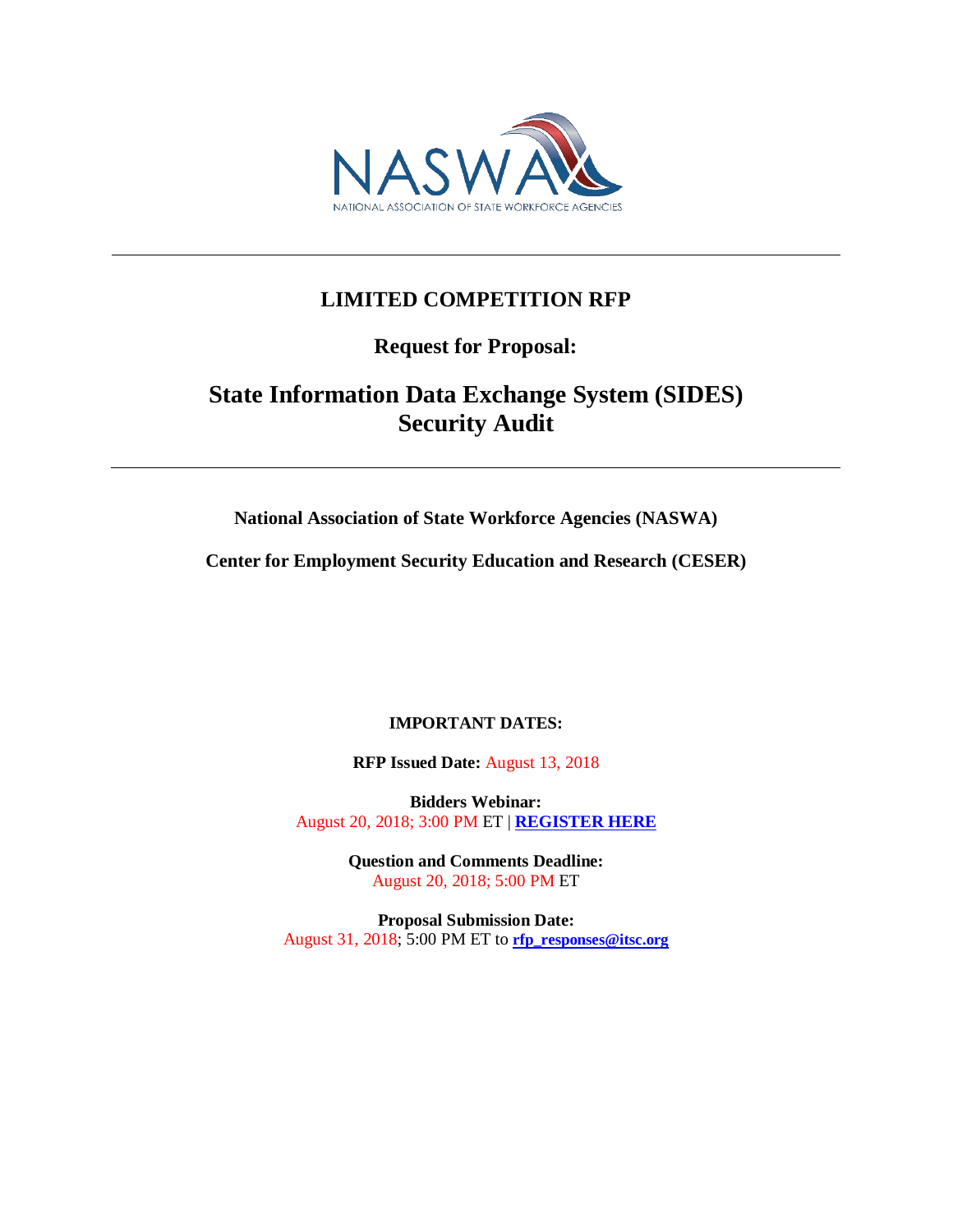## **INTRODUCTION**

The National Association of State Workforce Agencies (NASWA) and the Center for Employment Security Education Research (CESER) are seeking to contract with a vendor to conduct an Information Technology Security Audit of the State Information Data Exchange System (SIDES) following the National Institute of Standards and Technology security guidelines. NASWA/CESER administers SIDES through an agreement with the US Department of Labor.

SIDES is a private data center hosted web-based system that allows electronic transmission of information requests, inclusive of PII data, from Unemployment Insurance (UI) agencies to employers and/or Third-party Administrators (TPAs), as well as transmission of replies containing the requested information back to the UI agencies. Note Many employers choose to use a service or TPA to assist with Unemployment Insurance Compensation claims filing and their UI tax reporting responsibilities.

# **I. BACKGROUND INFORMATION**

A Security Audit of the SIDES system is needed to inspect, validate and identify any deficiencies with the security of SIDES. This includes an evaluation of all security controls applicable to ensure the level of security appropriate for the information transmitted, processed and/or stored by the system. Information security is vital to the effective performance of SIDES. Proper management of information is essential to ensure the confidentiality, integrity and availability of the data transmitted or stored by SIDES.

There are two ways employers or TPAs can utilize SIDES. For employers/TPAs with a limited number of UI claims, SIDES E-Response is an easy to use website that can be used to enter the requested UI information. For large and/or multi-state employers, SIDES utilizes a web-service computer to computer interface. This option requires the employer/TPA to do programming to accept the data request into their computer system, extract the requested data and transmit back the responses for the requested data through the SIDES infrastructure to the requesting state(s).

SIDES is implemented using a web-service infrastructure which supports several electronic data exchanges. The SIDES web-service application facilitates the electronic request for information and the response between the participating state UI agencies and employers/TPAs for each data exchange. The SIDES system uses a common, standardized set of request and response data elements to support each data exchange.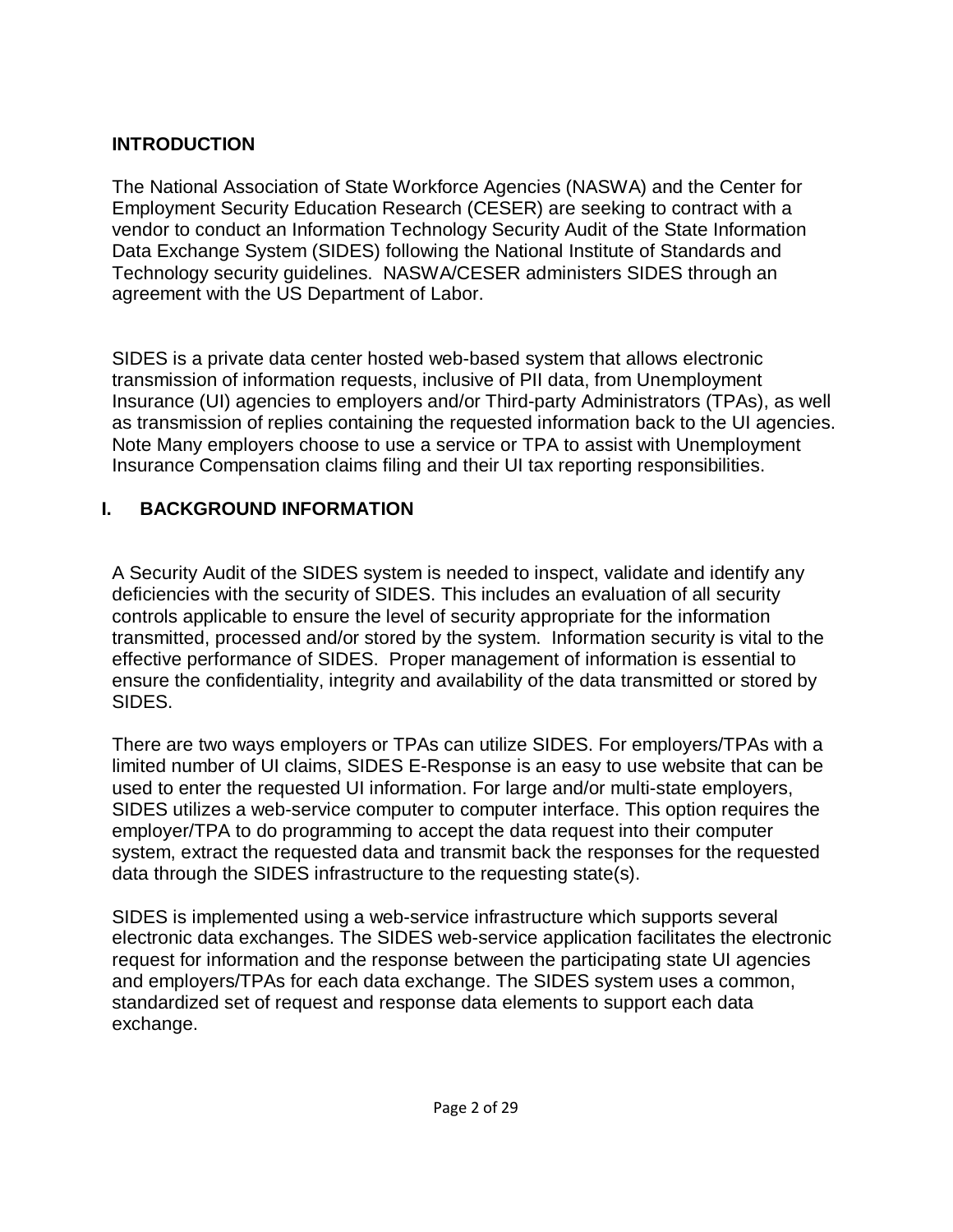The data formats and edit controls for each type of data exchange are defined for all involved, which improves the completeness and quality of the information. Electronic data exchange also improves the timeliness associated with information data exchange and the participants will benefit through the reduction of mailing overhead and postage expense.

For more information about SIDES visit: [http://info.uisides.org](http://info.uisides.org/)

# **II. ORGANIZATIONAL BACKGROUND**

**NASWA** is an organization of state administrators of unemployment insurance laws, employment services, training programs, employment statistics, labor market information and other programs and services provided through the publicly funded state workforce system. The mission of NASWA is to serve as an advocate for state workforce agencies, as a liaison to workforce system partners, and as a forum for the exchange of information. NASWA was founded in 1937. Since 1973, it has been a private, non-profit corporation, financed by annual dues from member agencies and other revenue. For more information on NASWA visit: [http://www.naswa.org](http://www.naswa.org/)

**CESER** is the leading education, research and information technology center located within NASWA, focused on workforce development and unemployment insurance issues. CESER offers its broad range of research, training, consulting, and information technology services to a diverse group of stakeholders with an interest in workforce issues, most notably state workforce agencies and their federal partners. CESER products help promote and strengthen workforce development activities, critical components of our nation's economic development efforts. For more information about CESER visit: <http://www.naswa.org/about/index.cfm?action=ceser>

# **III. PROPOSAL FORMAT AND TIMELINE**

# **A. Format**

It is the responsibility of the Bidder to ensure that its proposal is received by NASWA, on or before the proposal submission date. **Late proposals will not be accepted**. Proposals must be in PDF format and emailed to the following email address: [rfp\\_responses@itsc.org.](mailto:rfp_responses@itsc.org) You should receive a return email confirmation that your proposal was received by NASWA within 24 hours of receipt. If you do not receive an email confirmation within 24 hours call John Quichocho at 202 650 5165 to determine if your proposal was received.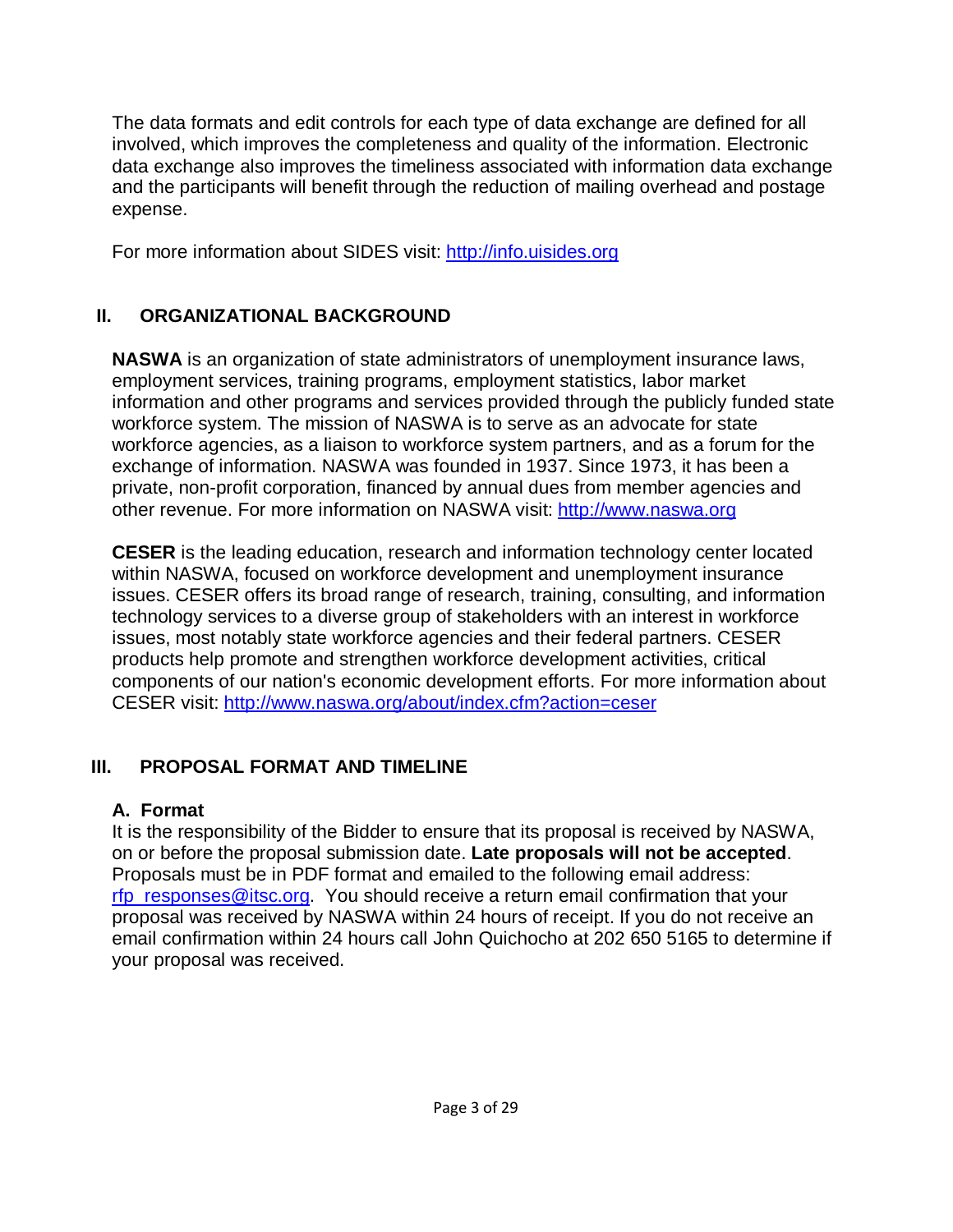## **B. Timeline**

The following RFP Schedule of Events represents NASWA's best estimate for this RFP.

| <b>EVENT</b>                                        | <b>TIME</b><br>(EST) | <b>DATE</b><br>(all dates are NASWA<br>business days) |
|-----------------------------------------------------|----------------------|-------------------------------------------------------|
| <b>RFP</b> Issued                                   |                      | Monday 8/13/18                                        |
| <b>Bidders Webinar</b>                              | 3:00 p.m.            | Monday 8/20/18                                        |
| Written "Questions & Comments"                      | 5:00 p.m.            | Monday 8/20/18                                        |
| Response to Written "Questions & Comments"          |                      | Friday 8/24/18                                        |
| <b>Proposal Submission</b>                          | 5:00 p.m.            | Friday 8/31/18                                        |
| Vendor Oral Presentations via Webinar<br>(Optional) |                      | <b>TBD</b>                                            |
| <b>Best and Finals (Optional)</b>                   |                      | Friday 9/28/18                                        |
| <b>Contract Negotiations and Signing</b>            |                      | Wednesday 10/10/18                                    |
| <b>Anticipated Start Date</b>                       |                      | Monday 10/15/18                                       |

**NASWA reserves the right, at its sole discretion, to adjust the RFP Schedule of Events as it deems necessary.** Any adjustment of the Schedule of Events shall constitute an RFP amendment, and NASWA will communicate such to potential vendors.

## **C. Guidelines for Questions and Comments**

All questions pertaining to this RFP must be submitted in writing via e-mail to [rfp\\_responses@itsc.org,](mailto:rfp_responses@itsc.org?subject=MRM%20Consortium%20Question%20RFP%20Number:%20%201401-676) by the Written "Questions & Comments" date. Questions submitted after this date and time will not be considered. Timely questions and answers will be sent to the vendor via email within one week of submittal.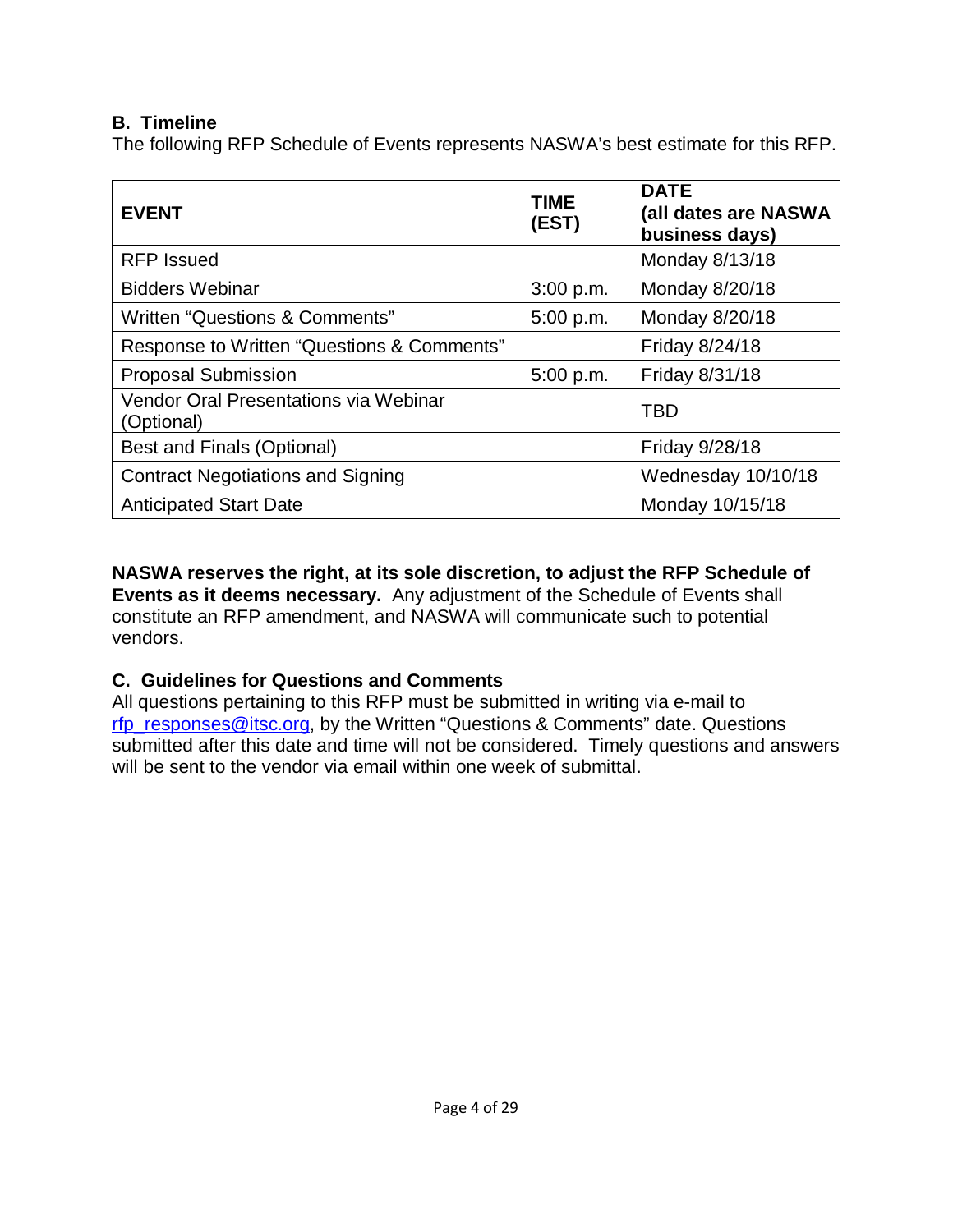## **IV. PROPOSAL REQUIREMENTS**

This section, along with Section VI, describes the proposal requirements for which vendors must respond for the FISMA/NIST audit activities and associated documentation of security compliance with FISMA/NIST Security guidance and controls for SIDES.

## **A. Security Audit Requirements**

A summary of the required tasking for the Awarded Vendor and for NASWA/CESER is provided in the Table below.

| <b>Activity</b>                                           | <b>Performed by</b>      | <b>Comments</b>                                                                           |
|-----------------------------------------------------------|--------------------------|-------------------------------------------------------------------------------------------|
| A) FIPS 199 200 Validation                                | <b>Awarded Vendor</b>    | <b>Review FIPS</b><br>199/200 for<br>consistency with<br><b>MODERATE</b><br>determination |
| B) Audit                                                  | <b>Awarded Vendor</b>    | Implementation of<br>MODERATE-based<br>NIST SP800-53 r4<br>controls                       |
| C) Develop Candidate POAMs                                | <b>Awarded Vendor</b>    | <b>Candidate POAMS</b><br>and Remediation<br>Recommendations                              |
| D) Assessment Results Briefing                            | <b>Awarded Vendor</b>    | <b>Assessment Results</b><br>Summary and<br>Review of POAM<br>recommendations             |
| E) POAM Approval, Remediation and Security<br>Plan Update | NASWA/CESER <sup>1</sup> | Approve POAMs/<br>Remediate / Update<br><b>Security Plan</b>                              |
| F) POAM Update Review                                     | <b>Awarded Vendor</b>    | Validate POAM<br>remediation results                                                      |
| G) Create Risk Assessment Report                          | <b>Awarded Vendor</b>    | Provides summary<br>of system Risk,<br>includes all<br>remediation efforts                |

## Awarded Vendor and NASWA/CESER Activity Summary

<span id="page-4-0"></span> <sup>1</sup> Hosting Vendor will participate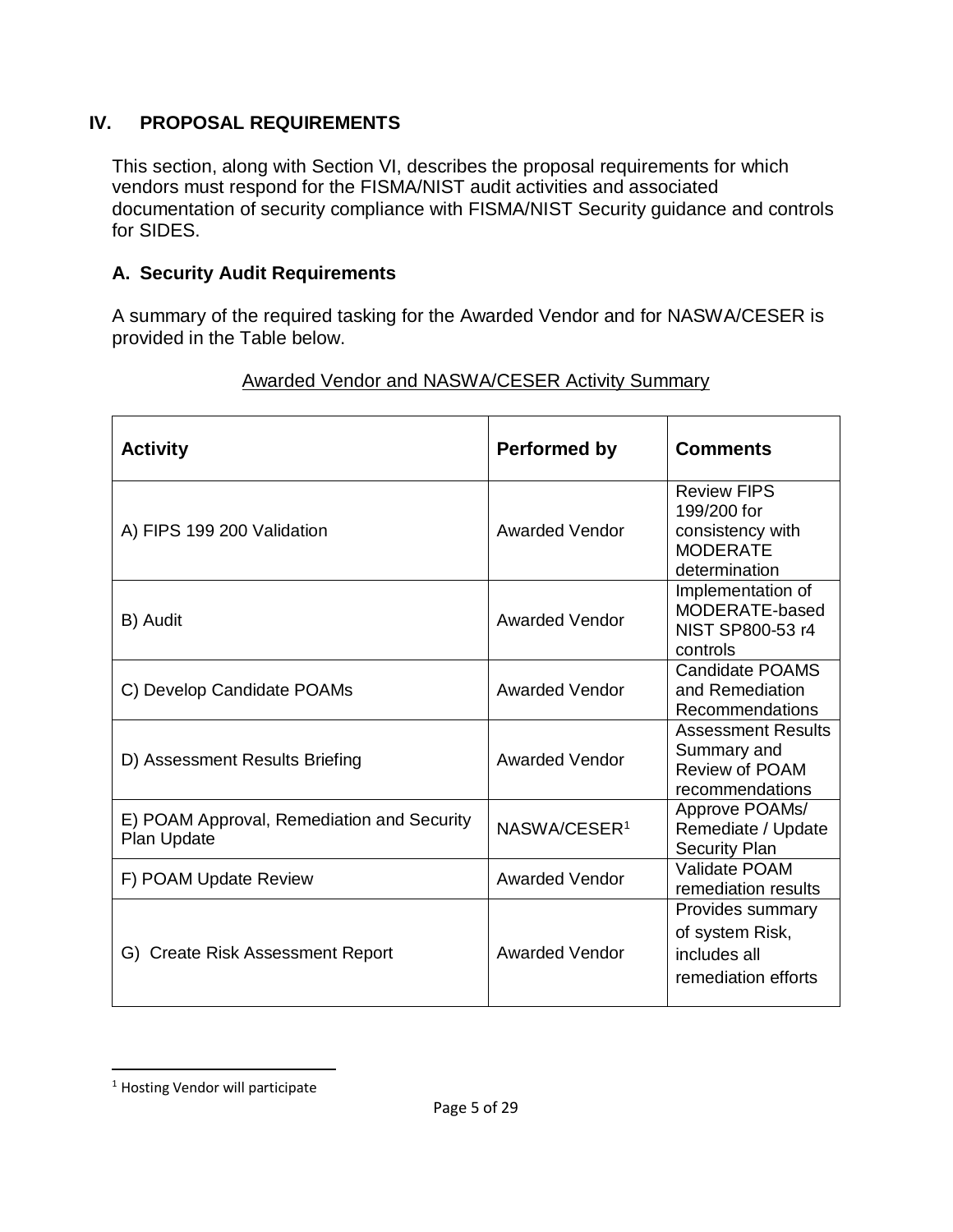| H) Risk Assessment Report Briefing | <b>Awarded Vendor</b>                                              | <b>Covers POAM</b><br>review results and<br><b>RAR</b>                                                              |
|------------------------------------|--------------------------------------------------------------------|---------------------------------------------------------------------------------------------------------------------|
| I) Final Accreditation Package     | Awarded Vendor /<br>NASWA / CESER /<br>SIDES hosting<br>contractor | Package includes<br><b>Awarded Vendor</b><br>results and other<br><b>SIDES</b> related<br>security<br>documentation |
| J) Project Administration          | <b>Awarded Vendor</b>                                              |                                                                                                                     |

Note that Awarded Vendor must agree with NASWA/CESER regarding the time to be allowed for NASWA/CESER activities.

The Security Assessment shall document compliance with Assessment and Authorization requirements for SIDES in accordance with FISMA/NIST<sup>[2](#page-5-0)</sup> requirements and the security controls selected from NIST SP800-53 rev4 based on the FIPS 199/200 evaluation.

The Assessment shall support strategic project-planning that results in an actionable plan to achieve and maintain on-going security goals. The awarded vendor shall describe how the assessment shall be conducted to: 1) determine rapidly and comprehensively the current exposure to information risks and vulnerabilities and 2) support the planning to address and remediate these risks and vulnerabilities.

SIDES is privately hosted in a 3rd party data center located in the contiguous continental United States. The awarded vendor shall work closely with hosting vendor and the SIDES Director and NASWA team to coordinate security support services and audit activities for a risk assessment as identified in NIST Special Publication 800-30.

The hosting vendor shall coordinate with SIDES Director to provide all physical and remote accesses required for the awarded vendor to conduct the audit as described in this RFP. The awarded vendor must include in their bid the proposed number of on-site visits to perform the audit as described in this RFP.

A dedicated team composed of SIDES hosting vendor staff having security expertise will support the awarded vendor in the conduction of the SIDES security audit activities.

The awarded vendor will develop a Risk Assessment Report (RAR) per NIST SP800-30 that incorporates results from the Security Assessment, including Plan of Action and

<span id="page-5-0"></span> <sup>2</sup> OMB/OIG as covered and referenced by FISMA/NIST SP800-53 rev4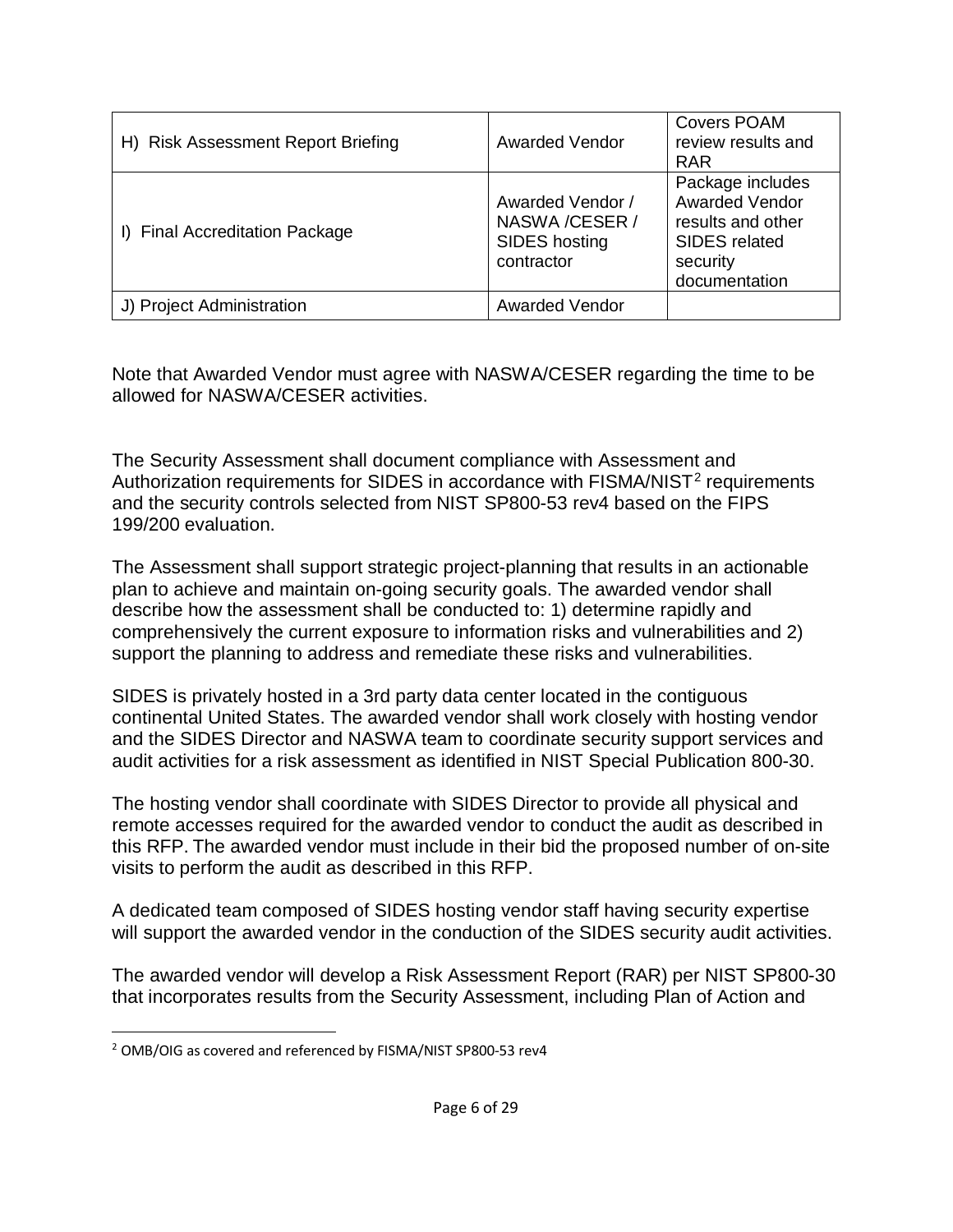Milestones (POAMs), remediation results, information provided by the current operational vulnerability scans, recent Penetration test(s), and summary of threat vulnerability analysis

Hosting vendor will provide input to the SIDES Director and NASWA team to prioritize all work activities for the awarded vendor.

NASWA shall provide a System Description developed in accordance with NIST SP800- 18 Guidelines contains the basic description of the system to be audited. See Appendix A for the description of the information to be included in the System Description Document. Complete System Description will be provided following contract award.

### **Task A. FIPS 199 200 Assessment**

- Awarded Vendor validates FIPS 199-based MODERATE level assessment.
- Confirm set of controls to be evaluated, and any tailoring required.

**Deliverable Draft and Final**: Concurrence or recommendations for revision. Concurrence required before proceeding to Audit.

## **Task B. Audit**

- Awarded Vendor shall conduct the Security Controls Assessment for the SIDES applications, and cloud infrastructure per NIST Special Publication 800-53 Rev4.
	- o Review and identify deficiencies in all documentation required for compliance, with particular attention paid to the Security Plan
	- o Conduct assessment of application and the cloud environment and evaluate the set of security controls in accordance with NIST SP 800-53 Rev 4; determine compliance.
- Identify areas where corrective actions are required and prepare initial list of deficiencies to serve as basis for POAM creation

**Deliverable Draft and Final:** Security Control Assessment (CSA) for all NIST SP800-53 Rev 4 controls and initial consolidated deficiency list to serve as basis for POAMs to address deficiencies

## **Task C. Develop Candidate POAMs**

- Awarded Vendor Evaluates Deficiencies and develops candidate POAMS to address deficiencies
- Categorize risks for deficiencies as Low, Medium, or High.
- Develop Candidate remediation strategy(s) for all Medium and High-risk deficiencies and incorporate results in the associated POAMs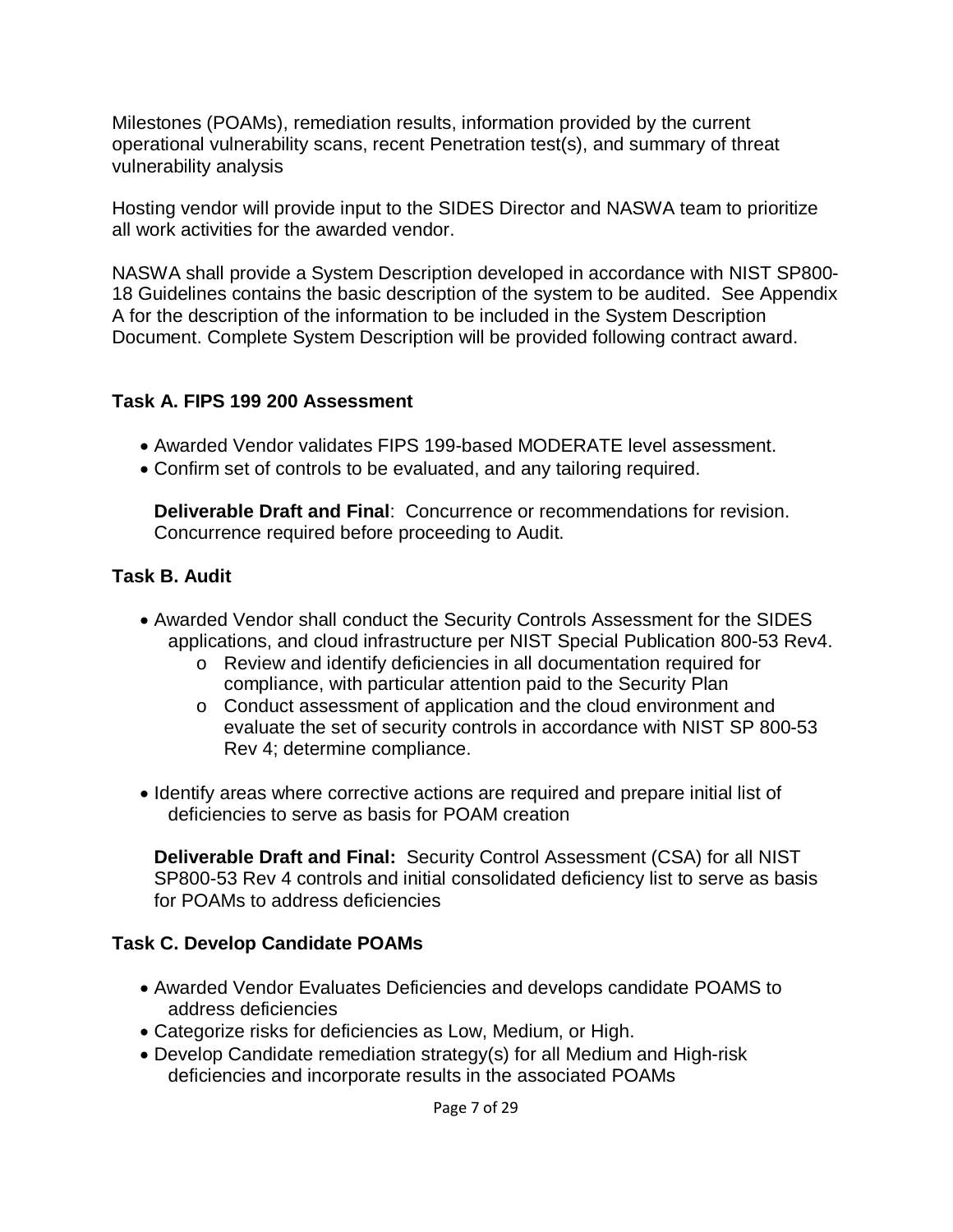**Deliverable Draft and Final:** Candidate Plan of Action and Milestones (POAMs) to remediate deficiencies including remediation recommendations for all Medium and High-Risk deficiencies

### **Task D. Assessment Results Briefing.**

• Discuss Assessment Findings and review remediation recommendations

**Deliverable Draft and Final:** Assessment Close out briefing

### **Task E POAM Approval, Remediation and Security Plan Update**

- SIDES Director reviews candidate POAMS and selects and approves Remediation activities
- NASWA CESER implements remediation for approved POAMs
- NASWA CESER updates Security Plan to document remediation results

**Deliverable:** No Awarded Vendor Deliverable – NASWA / CESER Activity

### **Task F. POAM Update Review**

• TBD months after close-out briefing, return to review NASWA results from Task E above, to include both remediation effectiveness and Documentation updates, particularly the Security Plan

**Deliverable Draft and Final:** POAM Review Document

### **Task G. Create Risk Assessment Report**

- Awarded Vendor Performs separate threat vulnerability assessment analysis per SP800-30
- Complete a review of the most recent risk assessment penetration test.
- Review current vulnerability scan reports and results.
- Review Updated Security Plan and Remediation Efforts
- POAM Review Document
- Prepare Risk Assessment Report per SP 800-30.

### **Deliverable Draft and Final:** Risk Assessment Report (RAR)

### **Task H. Risk Assessment Report Briefing**

• Presentation of RAR results, including POAM review

### **Deliverable Draft and Final: Close Out Briefing**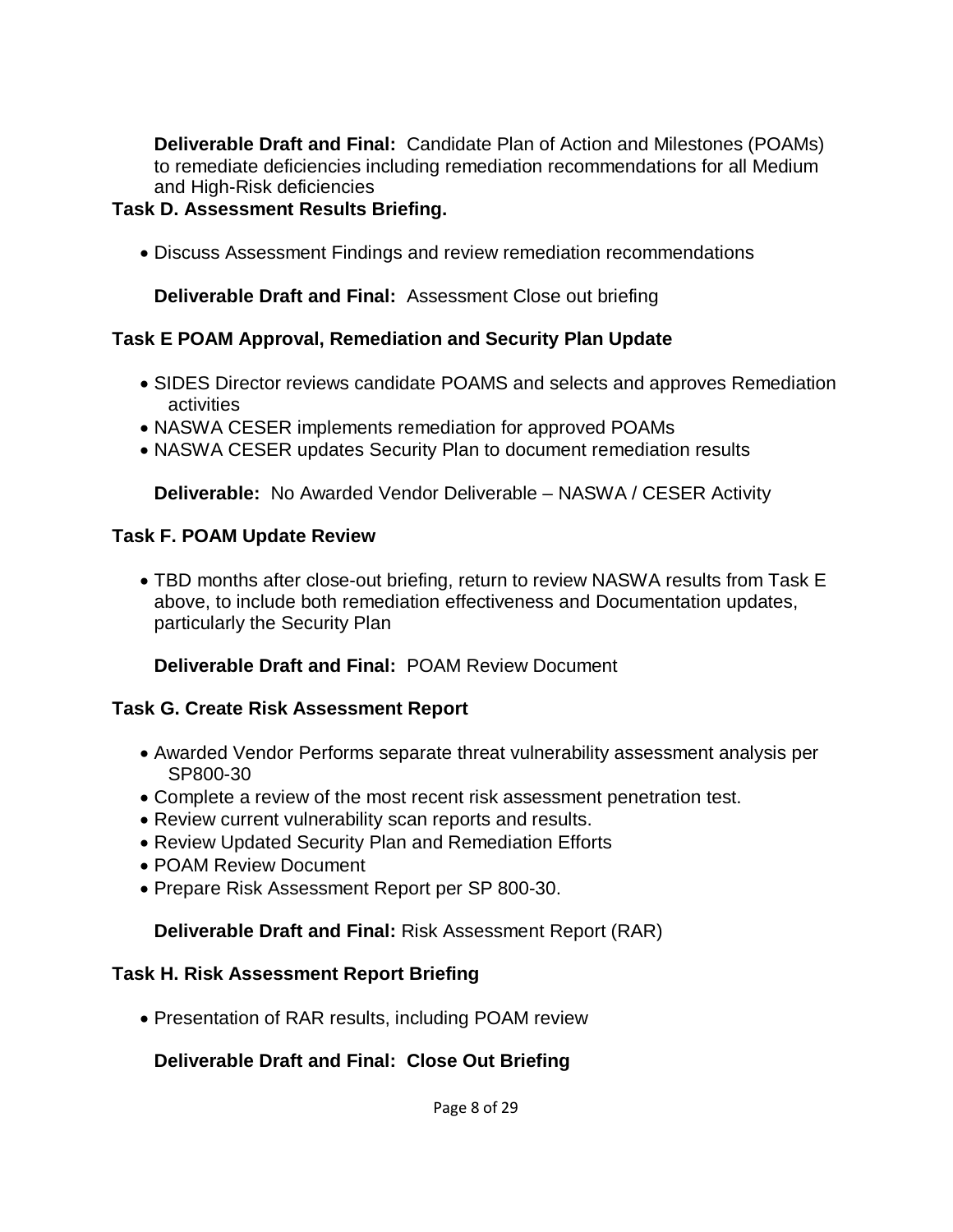## **Task I Final Accreditation Package**

- Assemble the Assessment and Accreditation Package.
	- o Work with NASWA / CESER and hosting vendor to create package and for submission to Authorization authority.

**Deliverable** Assessment and Authorization Accreditation Package

## **Task J. Project Administration**

- Perform Administration and Coordination of Audit Activities and Deliverables
	- o Perform administrative support, scheduling, and reporting on audit preparation and completion activities associated with the audit and associated deliverables.

## **Deliverables:**

Monthly Status Updates Weekly status meeting updates and documentation on progress of action items. Collect and prepare SIDES security control documentation Schedule audit interviews with business process owners Prepare project deliverables for submission to NASWA/CESER -

- FIPS 199 / FIPS 200 Analysis Report
- SCA (Security Control Assessment) Report
- Plan of Action and Milestones (POAM) Recommendations
- Assessment Results Briefing
- POAM Remediation Report
- Risk Assessment Report
- Close-out briefing
- Assessment and Authorization Accreditation Package (Assessment specific)

## **Project Plan**

The vendor is required to provide a Proposed Project Plan for this effort. The Project Plan must include a project schedule identifying overall proposed timeline and clearly showing all project deliverables, other major milestones, dependencies, and deliverable review periods, as well as staffing. The project plan must be clearly identified and labeled as "Proposed Project Plan" in the proposal.

a) Key Personnel and Resumes

NASWA requires at least one (1) Key FTE assigned to this project. That individual should have at least five (5) years of experience in the performance of at least two (2) system security audits on systems similar in size and scope to SIDES. Multiple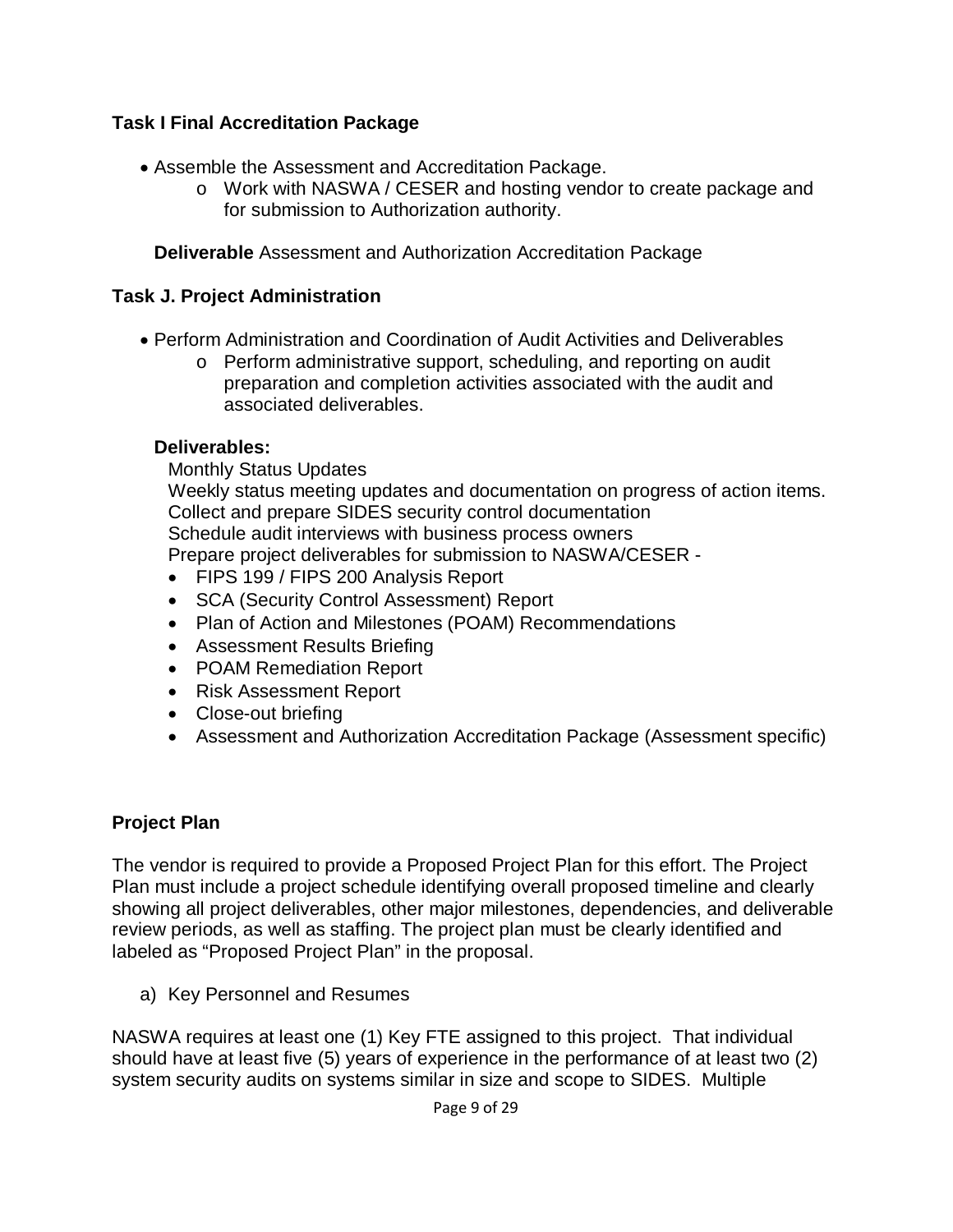personnel may be proposed to fill this position. The vendor shall submit a resume(s) for Key Personnel who are being proposed as a part of this RFP response. All personnel are required to be able to pass a background check. Each resume submitted shall include the following minimum information:

- i. Evidence that the individual meets the experience and knowledge requirements listed under Relevant Experience for the position. This information shall include the following specific data elements:
	- Full Name
	- **Education** 
		- Identify each undergraduate and graduate College/University attended
			- Start and End Dates attended
			- Degree status (completed, in progress, etc.)
			- If degree was completed, attach a copy of the related transcript to authenticate the award of the degree
	- **Employment History** 
		- Identify each position held within each referenced organization
			- Start and End Dates for position
			- General description of responsibilities required for each position
			- Specific project characteristics (if related to the proposed solution)
	- Certifications
		- Title of each certification received
		- Description of recurring certification requirements (if any)
		- Copy of appropriate documentation to authenticate certification award
- ii. Three (3) references to validate the individual's experience relative to this RFP. At a minimum, the following details shall be provided for each technical reference:
	- Name of the individual being proposed as a technical reference
	- Company/organization name and position where the technical reference currently works
	- Brief explanation of the technical references' past experience working with the proposed Key Personnel member
	- Current telephone number and email address that NASWA can use to contact the technical reference

# **B. Required Bidder's Response**

Provide resumes as specified above for all project resources vendor is proposing as being required to successfully complete this Contract.

a) Vendor Experience

The vendor shall provide a comprehensive listing of contracts of similar size and scope that the vendor has successfully completed, as evidence of the vendor's ability to successfully complete the services required by this RFP. Emphasis shall be placed on contracts that are similar in size and scope to the work required by this RFP.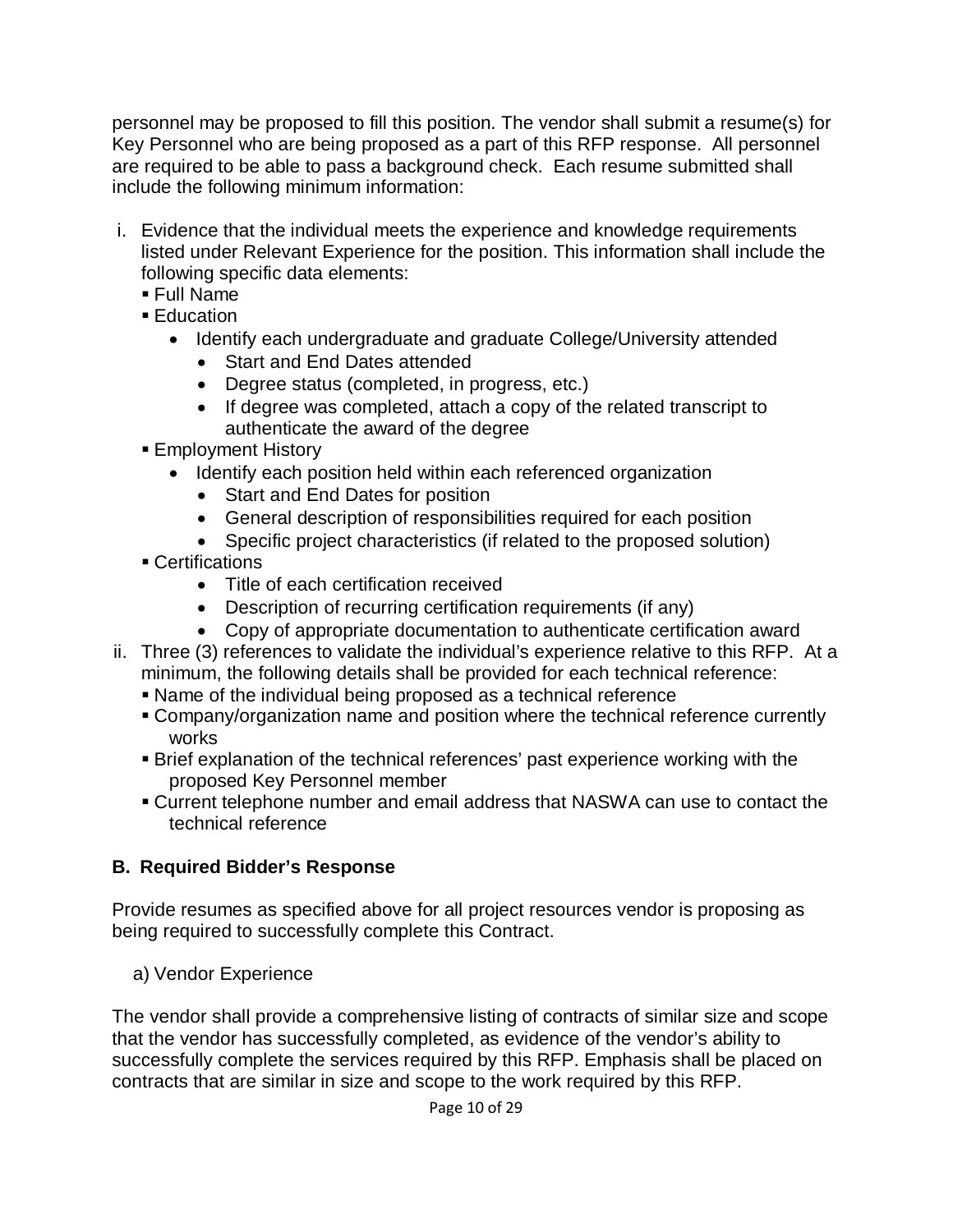A qualified vendor for this security audit must demonstrate that they have conducted security audits for federal agencies subject to NIST guidelines and/or State agencies, preferably both. Individuals performing the Security Audit must have CISSP for ISC2 or CISA from ISACA accreditation, or alternative accreditation agreed to as acceptable by SIDES Director.

Note: Contracts used as vendor experience shall be from within the last five years. If vendor has completed fewer than two similar projects in the last five years, then include all projects completed in the last five years.

A description of all such contracts shall include:

- i. A description of the contract including a description of how it relates to the vendor's ability to contribute to the success of the subject of this RFP
- ii. Beginning and ending dates for each similar contract
- iii. A list of team members who were involved in the project and their roles on the project
- iv. The contact name, address, phone number and e-mail address of the company where this work was performed
	- b) Vendor Information

Proposals must have a cover page that includes:

- Name of Prospective Vendor
- Project Title
- Contact Person
- Address
- Telephone, Fax Number, and E-Mail Address
- c) References

Provide a minimum of two (2) references that match the scope of work outlined in this solicitation for projects that were completed successfully, and these references must be those identified in 3 above. Provide the principal contact, telephone number and email address, as well as a brief description of work performed. At least two (2) of the references must be available and responsive. Points will be deducted if the evaluation committee is unable to reach two (2) of the references provided. NASWA reserves the right to include other entities as additional references.

The Bidder shall provide a detailed narrative of how they will address and deliver Task A through J above, as applicable, and leverage the Bidder's experiences and expertise in past similar engagements. This approach shall be clearly traceable to the Proposed Project Plan.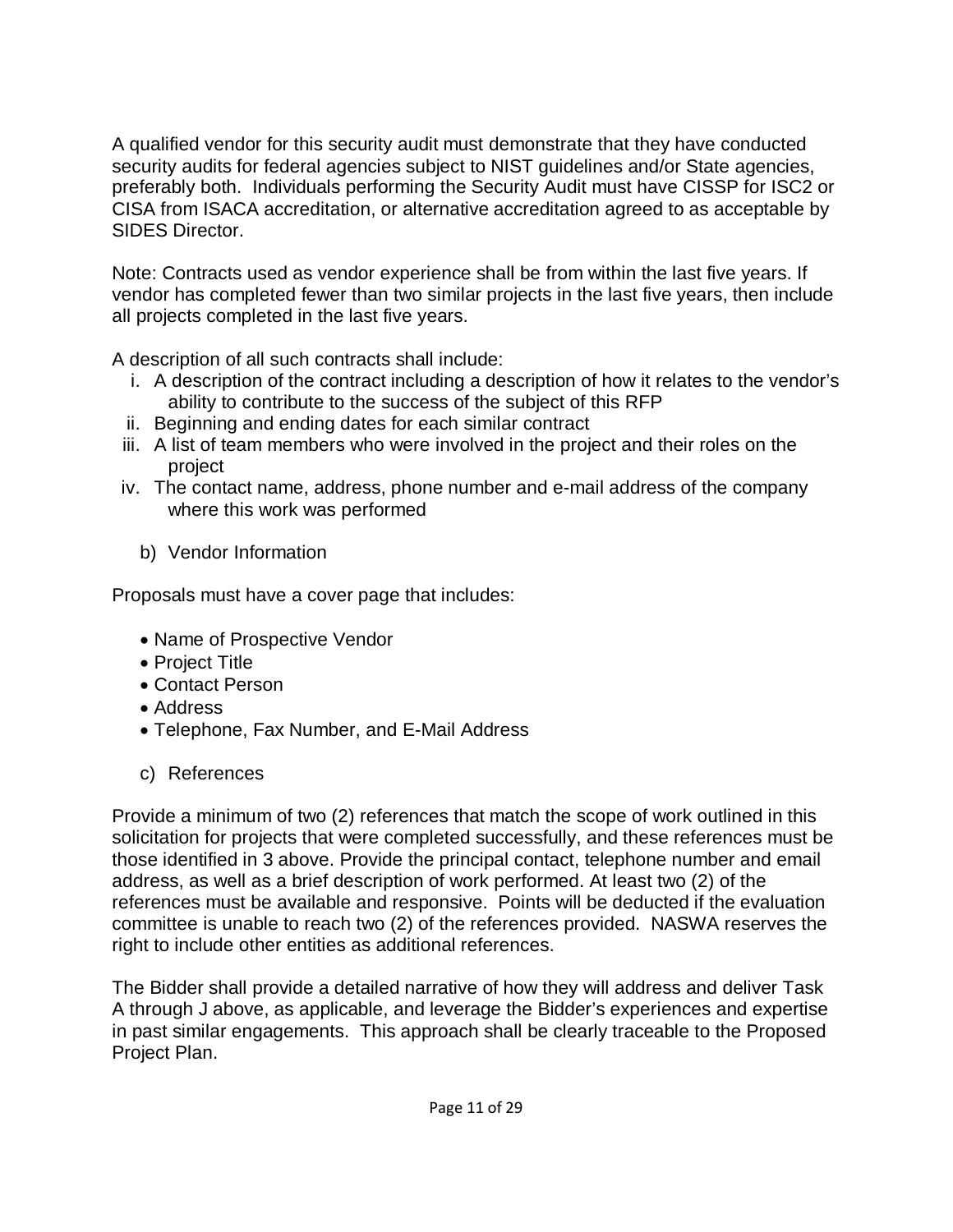# **C. Pricing**

This RFP requires a fixed cost for all services provided. The vendor shall provide the overall fixed price, price per deliverable, plus a breakdown of the staff roles utilized, staff rates, staff hours by role, other direct costs and fees for each deliverable.

# **D. Conflicts with Terms, Conditions, or Requirements**

- 1. Vendor shall list any exceptions or confirm that it has no exceptions to any of the terms, conditions or requirements of this RFP and/or documents contained in the Appendices.
- 2. Exceptions shall be accompanied by alternative or substitute language, which would be acceptable to vendor. Conflicts with stated requirements shall be noted in the corresponding paragraphs within vendor's response format.
- 3. Additional terms or conditions proposed by Bidder for consideration shall be provided with a reference to the **corresponding** paragraph in the RFP or Appendix Document.

# **V. CONTRACTUAL DELIVERABLES SUMMARY**

The following table summarizes the deliverable(s) for each vendor task.

| Task                       | Deliverables(s)                                                                                                                                                                               |
|----------------------------|-----------------------------------------------------------------------------------------------------------------------------------------------------------------------------------------------|
| A. FIPS 199 200 Assessment | Draft and Final: Concurrence or<br>recommendations for revision. Concurrence<br>required before proceeding to Audit.                                                                          |
| B. Audit                   | Draft and Final: Security Control Assessment<br>(CSA) for all NIST SP800-53 Rev 4 controls<br>and initial consolidated deficiency list to serve<br>as basis for POAMs to address deficiencies |
| C. Develop Candidate POAMs | Draft and Final: Candidate Plan of Action<br>and Milestones (POAMs) to remediate<br>deficiencies including remediation                                                                        |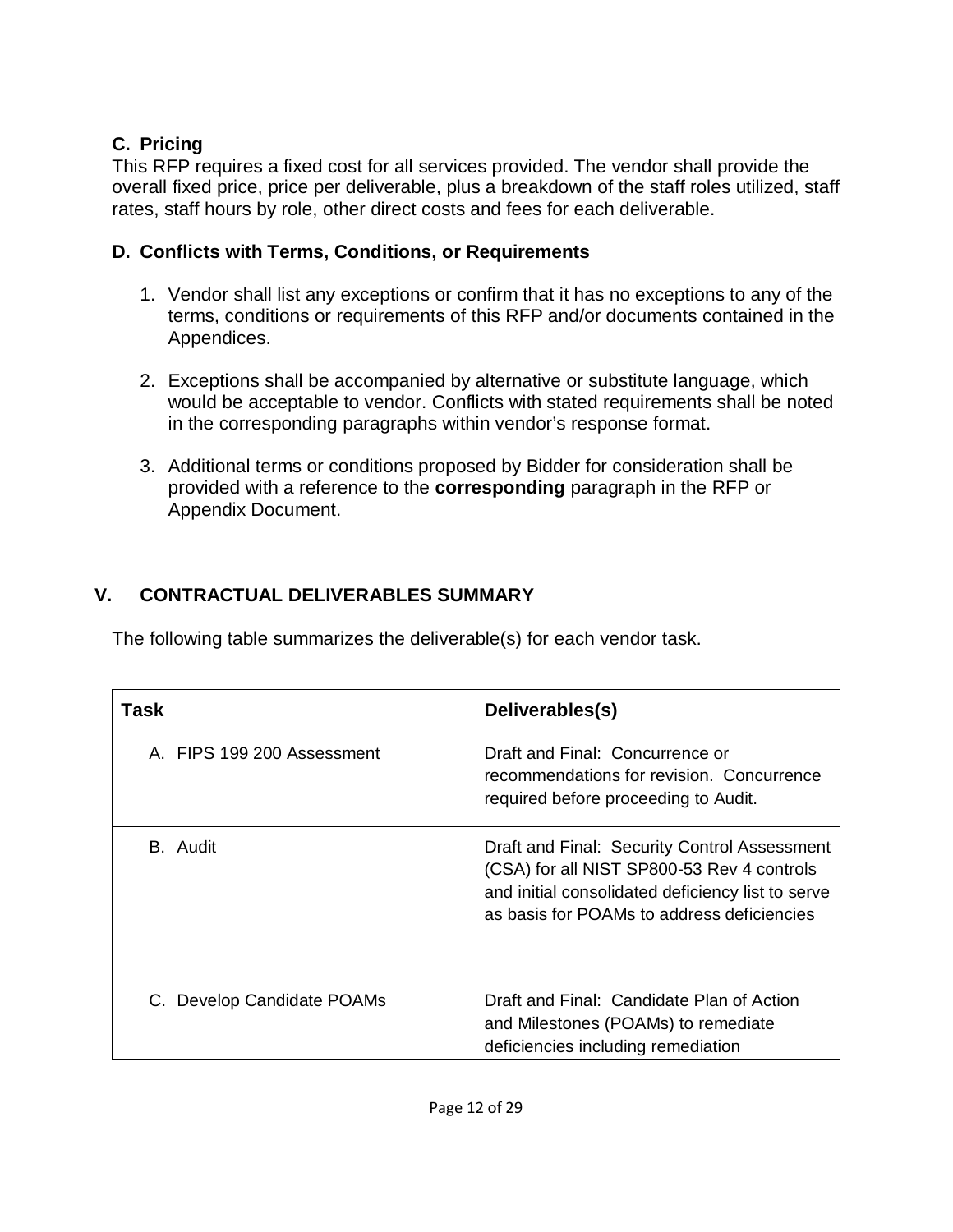|                                                                  | recommendations for all Medium and High-<br><b>Risk deficiencies</b>                                                                                                                                                                                                                                                                                                  |
|------------------------------------------------------------------|-----------------------------------------------------------------------------------------------------------------------------------------------------------------------------------------------------------------------------------------------------------------------------------------------------------------------------------------------------------------------|
| D. Assessment Results Briefing                                   | Draft and Final: Assessment Close out<br>briefing                                                                                                                                                                                                                                                                                                                     |
| E. POAM Approval, Remediation and<br><b>Security Plan Update</b> | <b>NO Vendor Deliverables</b>                                                                                                                                                                                                                                                                                                                                         |
| F. POAM Update Review                                            | Draft and Final: POAM Review Document                                                                                                                                                                                                                                                                                                                                 |
| G. Create Risk Assessment Report                                 | Draft and Final; Risk Assessment Report<br>(RAR)                                                                                                                                                                                                                                                                                                                      |
| H. Risk Assessment Report Briefing                               | Draft and Final: Close Out Briefing                                                                                                                                                                                                                                                                                                                                   |
| I.<br><b>Final Accreditation Package</b>                         | Assessment and Authorization Accreditation<br>Package                                                                                                                                                                                                                                                                                                                 |
| <b>Project Administration</b><br>J.                              | <b>Monthly Status Updates</b>                                                                                                                                                                                                                                                                                                                                         |
|                                                                  | Weekly status meeting updates and<br>documentation on progress of action items.                                                                                                                                                                                                                                                                                       |
|                                                                  | Collect and prepare SIDES security control<br>documentation                                                                                                                                                                                                                                                                                                           |
|                                                                  | Schedule audit interviews with business<br>process owners                                                                                                                                                                                                                                                                                                             |
|                                                                  | Prepare project deliverables for submission<br>to NASWA/CESER -                                                                                                                                                                                                                                                                                                       |
|                                                                  | FIPS 199 / FIPS 200 Analysis<br>Report<br><b>SCA (Security Control</b><br>Assessment) Report<br>Plan of Action and Milestones<br>(POAM) Recommendations<br><b>Assessment Results Briefing</b><br><b>POAM Remediation Report</b><br><b>Risk Assessment Report</b><br>Close-out briefing<br>Assessment and Authorization Accreditation<br>Package (Assessment specific) |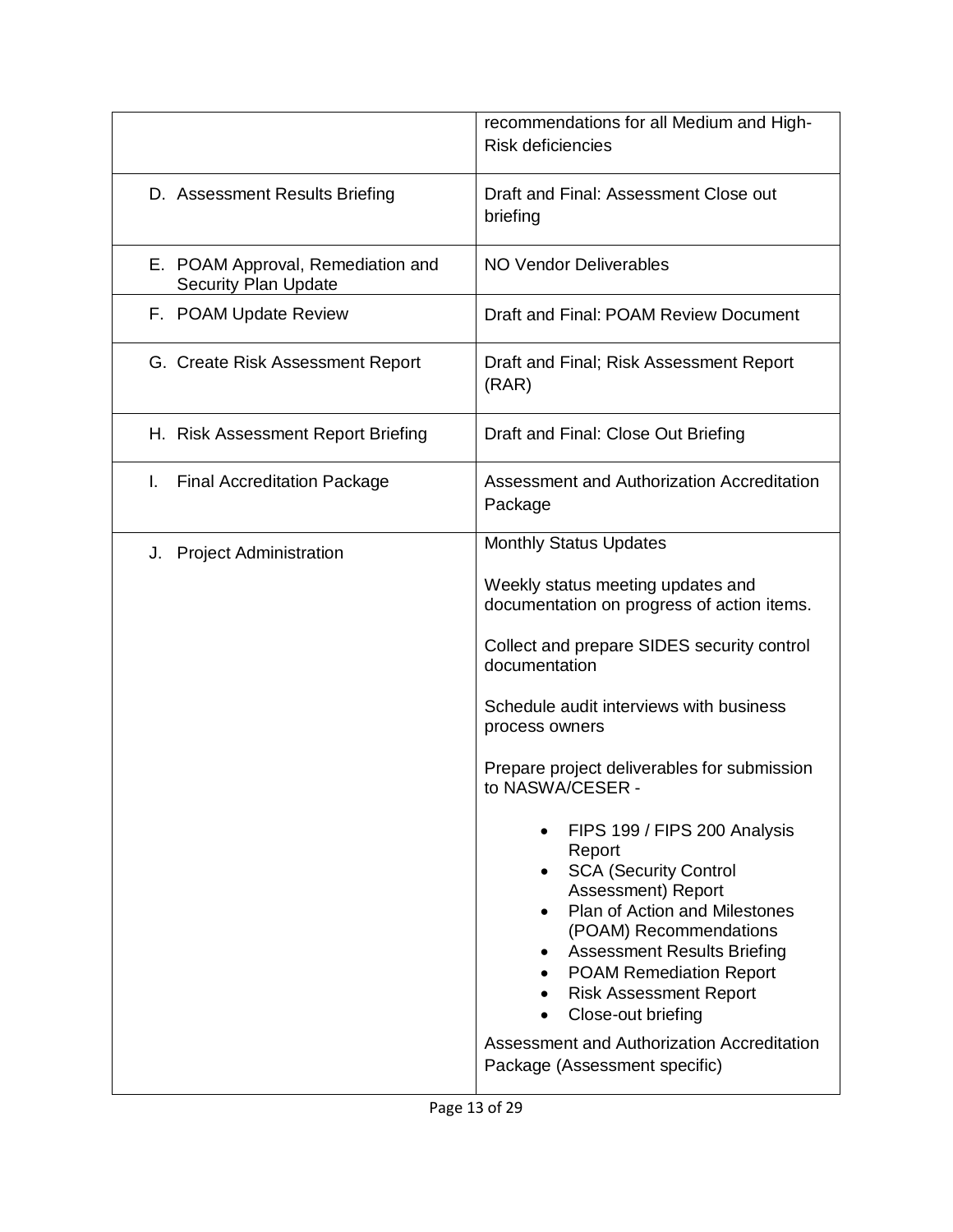## **VI. PROPOSAL SCORING AND SELECTION**

## **A. Proposal Rating Criteria & Evaluation**

Proposals will be evaluated as described in this section. Proposals that do not meet the minimum eligibility criteria will be automatically disqualified and will not be scored. The criteria and the level of importance associated with each is listed below:

| <b>Proposal</b><br><b>Section</b><br><b>Number</b> | <b>Section Title</b>                                            | <b>Max Points</b><br><b>Allowed</b> | <b>Section Content</b>                                                                                                                                                     |
|----------------------------------------------------|-----------------------------------------------------------------|-------------------------------------|----------------------------------------------------------------------------------------------------------------------------------------------------------------------------|
| 1                                                  | <b>Executive Summary</b>                                        | <b>NA</b>                           | Summarize RFP response                                                                                                                                                     |
| $\overline{2}$                                     | Project Management Plan and<br>Schedule                         | 10                                  | Project management process and<br>experience of proposed staff.<br>Explicitly map your response to<br>each relevant area in Section IV, V<br>and Section VI of this RFP    |
| 3                                                  | <b>Technical Response</b>                                       | 40                                  | Technical Approach, describe the<br>proposed solution.<br>Explicitly map your response to<br>each relevant area in Section IV, V<br>and Section VI of this RFP             |
| $\overline{\mathcal{A}}$                           | Previous Vendor project<br>experience and Proposed<br>Personnel | 30                                  | Provide two examples of other<br>similar projects related to the SOW<br>and include contact information for<br>each project.                                               |
| 5                                                  | <b>Cost Estimate</b>                                            | 10                                  | Each response shall include a price<br>breakdown of the proposed<br>solution. Pricing shall include a<br>detailed buildup of Labor costs,<br>Other Direct Costs, and Fees. |
| 6                                                  | <b>Terms and Conditions</b>                                     | 10                                  | Acceptance of Terms and<br>Conditions (Appendix B)                                                                                                                         |
| $\overline{7}$                                     | Additional information                                          | <b>NA</b>                           | Confidentiality requirements and<br>other information the vendor deems<br>appropriate.                                                                                     |

Vendors may be given an opportunity to provide an oral presentation or demonstration at the discretion of NASWA. During the presentation, Vendor shall provide specific responses to the questions posed to it and may also make a summary presentation of its proposal. The entire oral presentation by the awarded vendor will become part of the contractual artifacts and will be legally binding on the vendor unless otherwise overridden by subsequent contract negotiations in writing.

## **B. Award and Notification**

1. Award Recommendation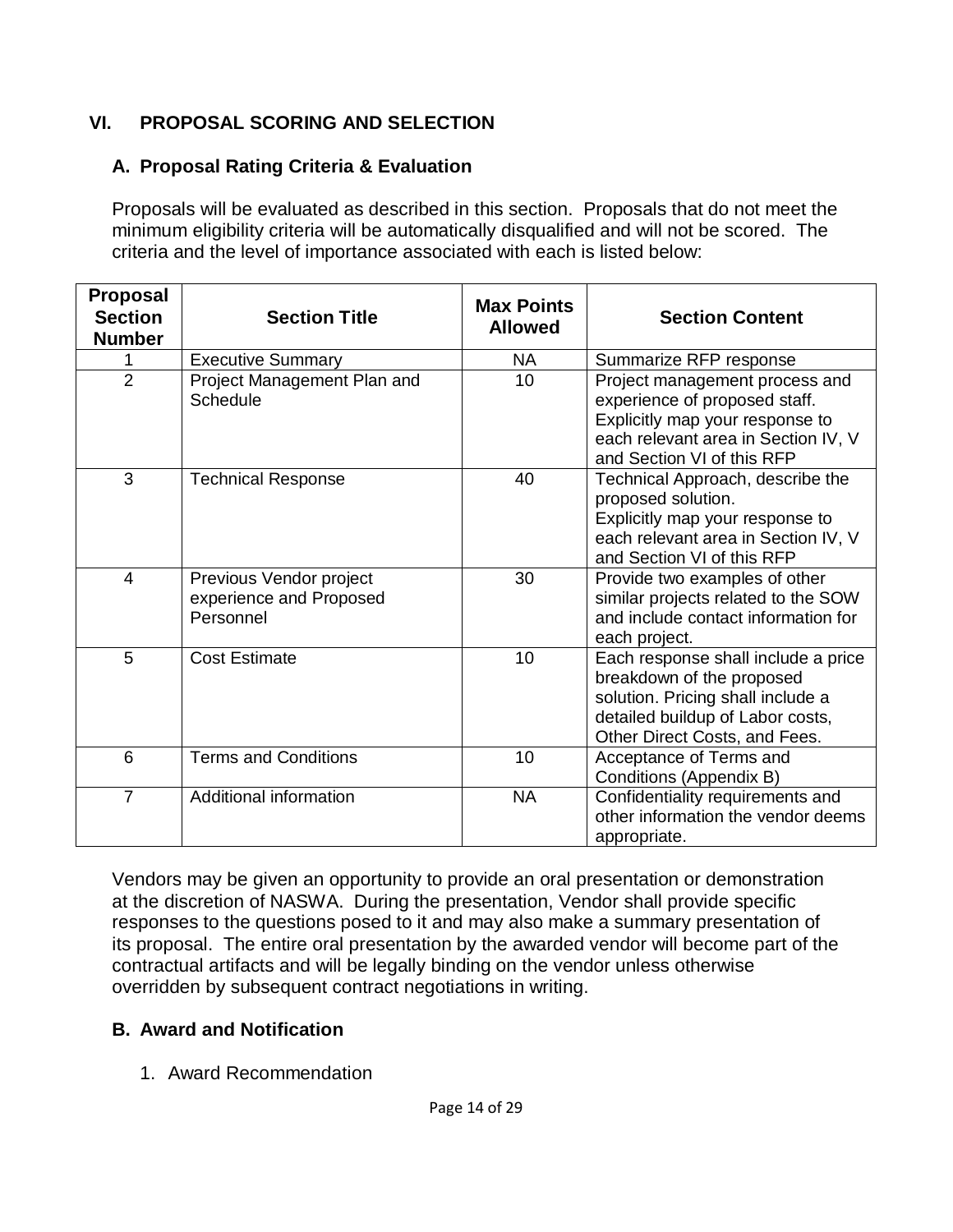Upon completion of the evaluation process, the Evaluation Committee will formulate a recommendation as to which proposal(s) is/are determined to be most advantageous to NASWA within available resources.

2. Notice of Intent to Award

Upon approval of the recommendation, a Notice of Intent to Award will be announced by NASWA. The awarded vendor will be contacted by NASWA to complete post-award requirements.

## **VII. RFP EVALUATION PROCESS**

## **A. Proposal Evaluation**

An Evaluation Committee will judge the merit of proposals timely received using the scoring breakdown listed in the Proposal Rating Criteria & Evaluation table.

## **B. Evaluation Process**

NASWA will undertake an intensive, thorough, complete, and fair evaluation process. All bidders shall be afforded fair and equal treatment throughout the evaluation process.

## **C. Evaluation Committee**

Each Evaluation Committee member will independently evaluate the merits of proposals received in accordance with the evaluation factors stated within this RFP, followed by discussion of the entire Evaluation Committee. The sole objective of the Evaluation Committee will be to recommend for award the proposal determined most advantageous to NASWA.

## **D. Basis for Award**

The purpose of this RFP is to solicit proposals for the goods/services specified herein. The requirements stated within this RFP represent the minimum performance requirements necessary for response as well as desired elements of performance.

## **E. Clarifications / Discussions**

NASWA may conduct discussions with selected vendors for the purposes of promoting understanding of the requirements and vendor's proposal, and prices and rates. Vendors engaged in such discussions may be sent a list of questions and will be given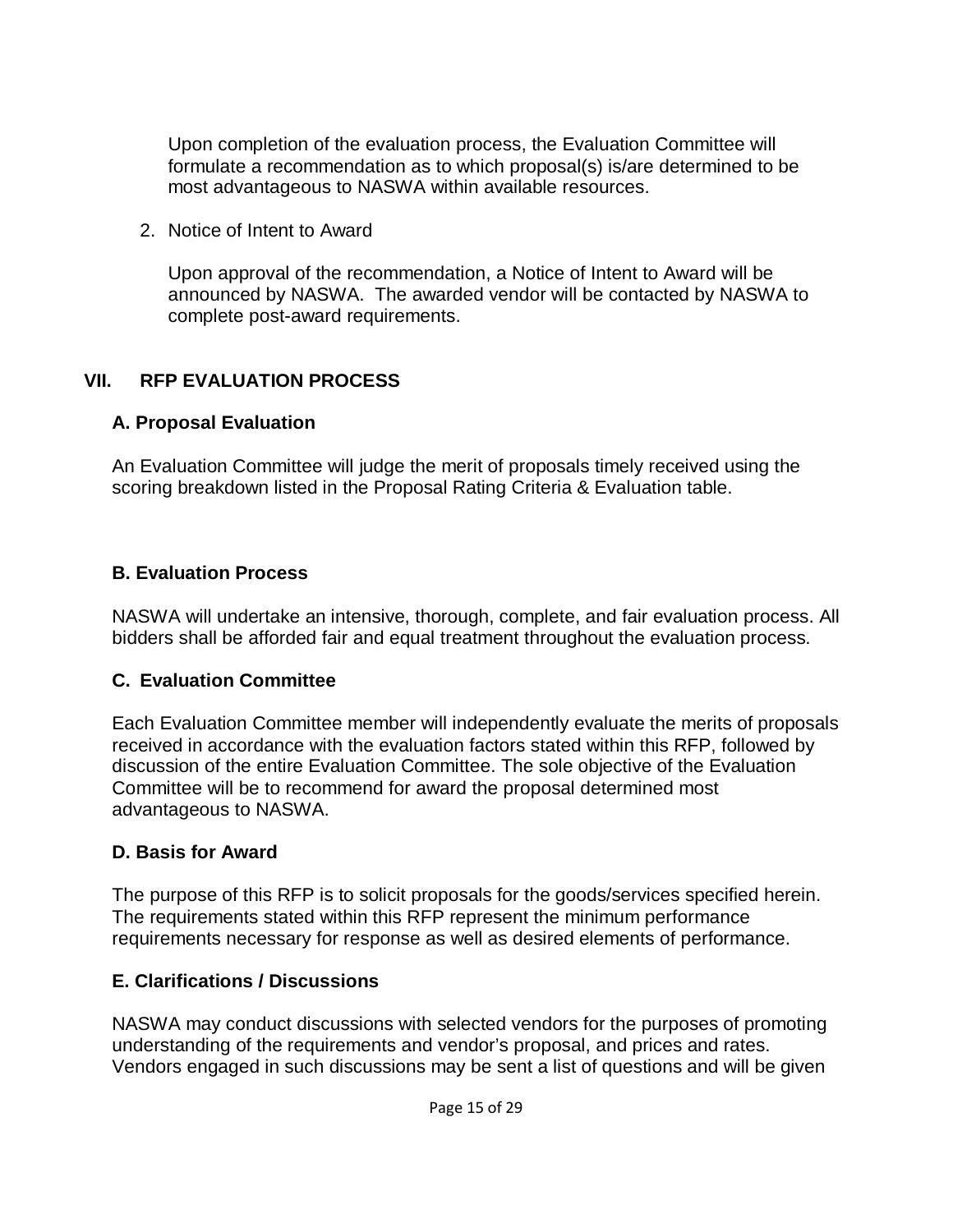a specified number of days in which to formulate and submit written responses to the questions and provide any related clarifications to their initial proposals. The nature of the questions will be, generally, clarifying in nature and will provide additional details without changing the scope of the proposal. No major changes will be permitted, nor will NASWA accept any additional written materials not relevant to the questions/clarifications requested.

# **F. Best and Final Offers ("BAFO")**

Adjustments may be allowed in conjunction with clarifications, discussions, presentations and/or demonstrations, but only to the extent such revisions are consistent within the proposal requirements.

These revisions will be considered as best and final offers. Such adjustments shall be submitted in writing.

## **G. Final Evaluations**

After completion of clarifications, presentations, and BAFOs, as may be required, the Evaluation Committee will re-consider the initial proposal ratings and may make any adjustments they believe to be warranted as a result of the additional information obtained.

## **H. Notice of Intent to Award**

Upon approval of the recommendation, a Notice of Intent to Award will be published by NASWA and the Awarded vendor will be contacted by NASWA to complete post-award requirements.

## **I. Adequacy and Completeness of Response**

In general, all aspects of a proposal will be evaluated based on its adequacy and completeness with regard to the information requested in the RFP and its appendicesi.e., compliance with terms, conditions, and other provisions contained in the RFP, including the vendor's ability to read and follow instructions. Failure of vendor to provide the information required in this RFP may result in disqualification of the proposal.

# **J. Contract Review**

Vendors shall review the attached Terms and Conditions, Appendix B, and list any exceptions, or confirm that no exceptions are taken, to each contract. Any exceptions shall be accompanied by alternative or substitute language which would be acceptable to vendor. NASWA will review the proposal to ensure vendor has not taken any exceptions which may be deemed unacceptable or exceptions to stated requirements which may be deemed unacceptable in meeting the RFP requirements. Any exceptions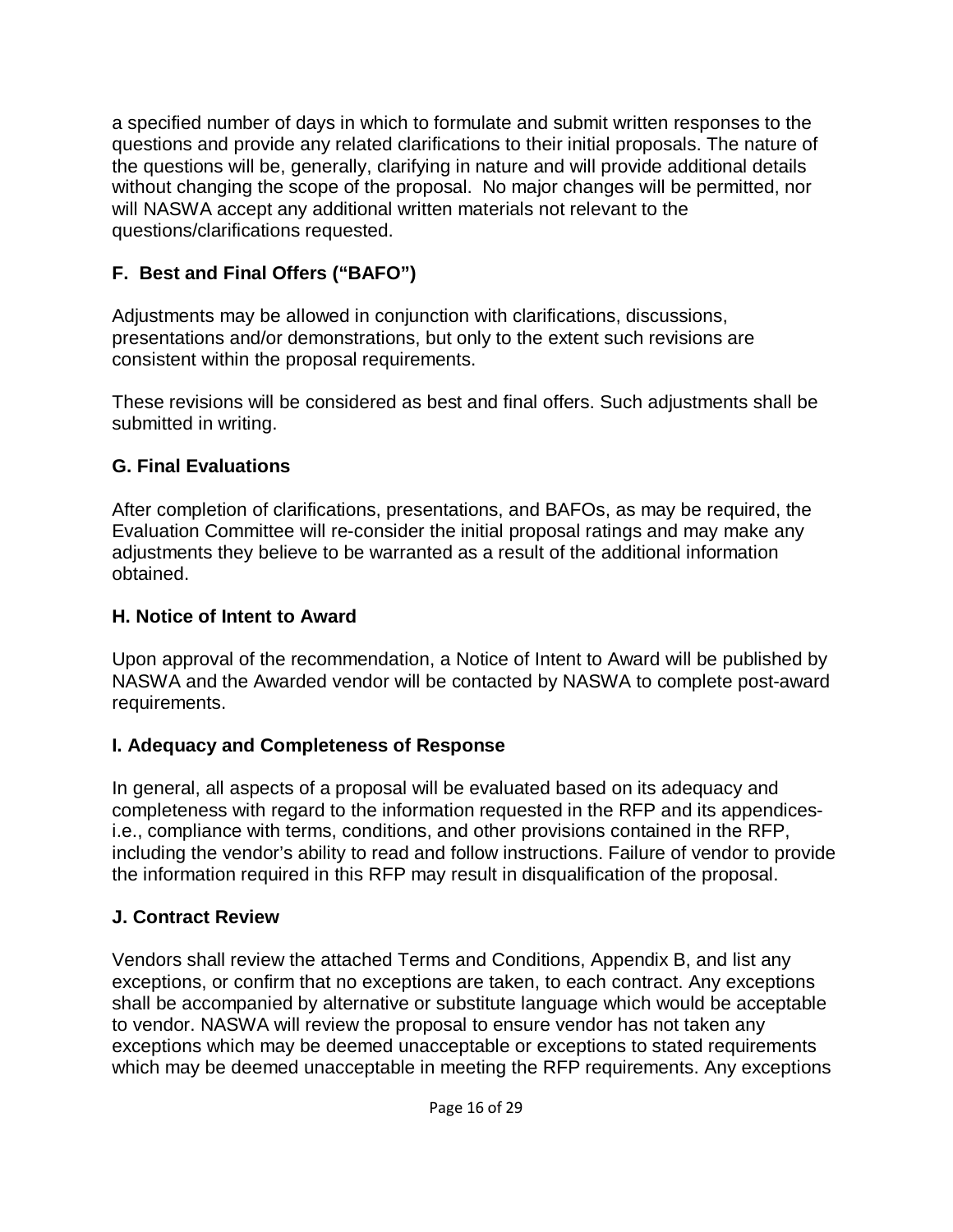taken could result in elimination of vendor's proposal from further consideration or result in delay or failure to execute a contract, whereby NASWA could terminate the award and commence negotiations with another Bidder.

# **K. Payment Plan**

The payment plan will be deliverables based, negotiated upon the listed deliverables in Section V.

# **L. Place of Performance**

The system audit shall be conducted remotely and on-site as required, at a location within the contiguous continental USA.

# **M. Travel**

Vendor must include appropriate travel costs to perform all on-site audit work within the firm fixed price quoted. All proposed travel must be identified.

# **N. Estimated Project Timeline**

The period of performance for this project is from date of award through September 30, 2019, however, contractor is requested to complete sooner than this date if possible.

# **O. Project Cost**

The project is a Firm Fixed Price (FFP) deliverables-based contract. The price quoted shall be all-inclusive. Final Project deliverables, deliverables acceptance criteria and payment schedule to be negotiated with the selected contractor prior to project start. Note: the cost estimate should include a full buildup of costs and rates used to establish the FFP cost estimate. NASWA will reserve the right to select multiple vendors to submit best and final offers.

# **P. Submission Information**

Proposals must be submitted via email to:

rfp\_responses@itsc.org

Electronic versions of the proposal must be submitted by the Proposal Submission date and time.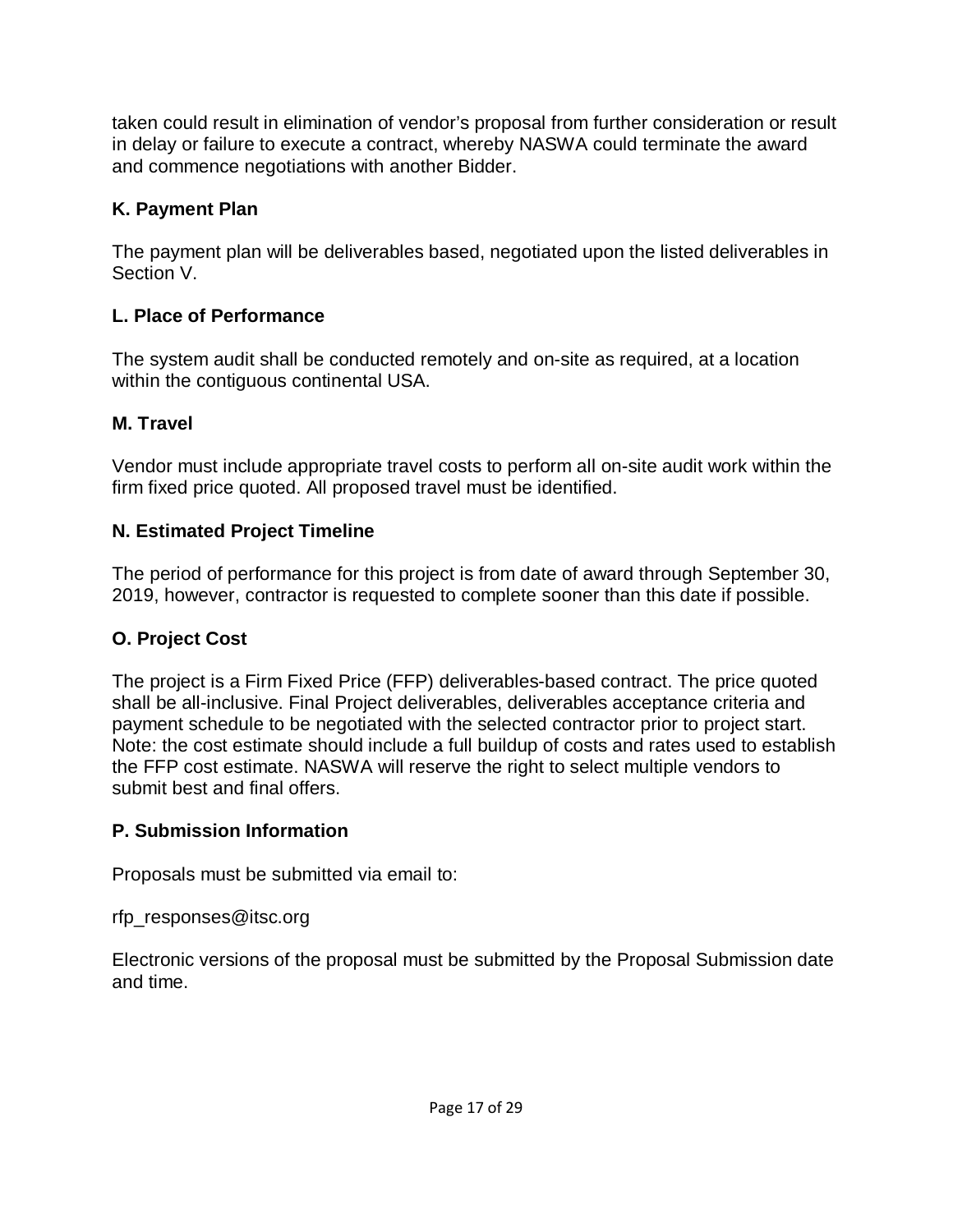## **Q. For Additional Information or Clarification**

The Bidders Webinar will be the only opportunity for interested vendors to ask questions for clarification on the RFP. No questions will be addressed after the question submission deadline.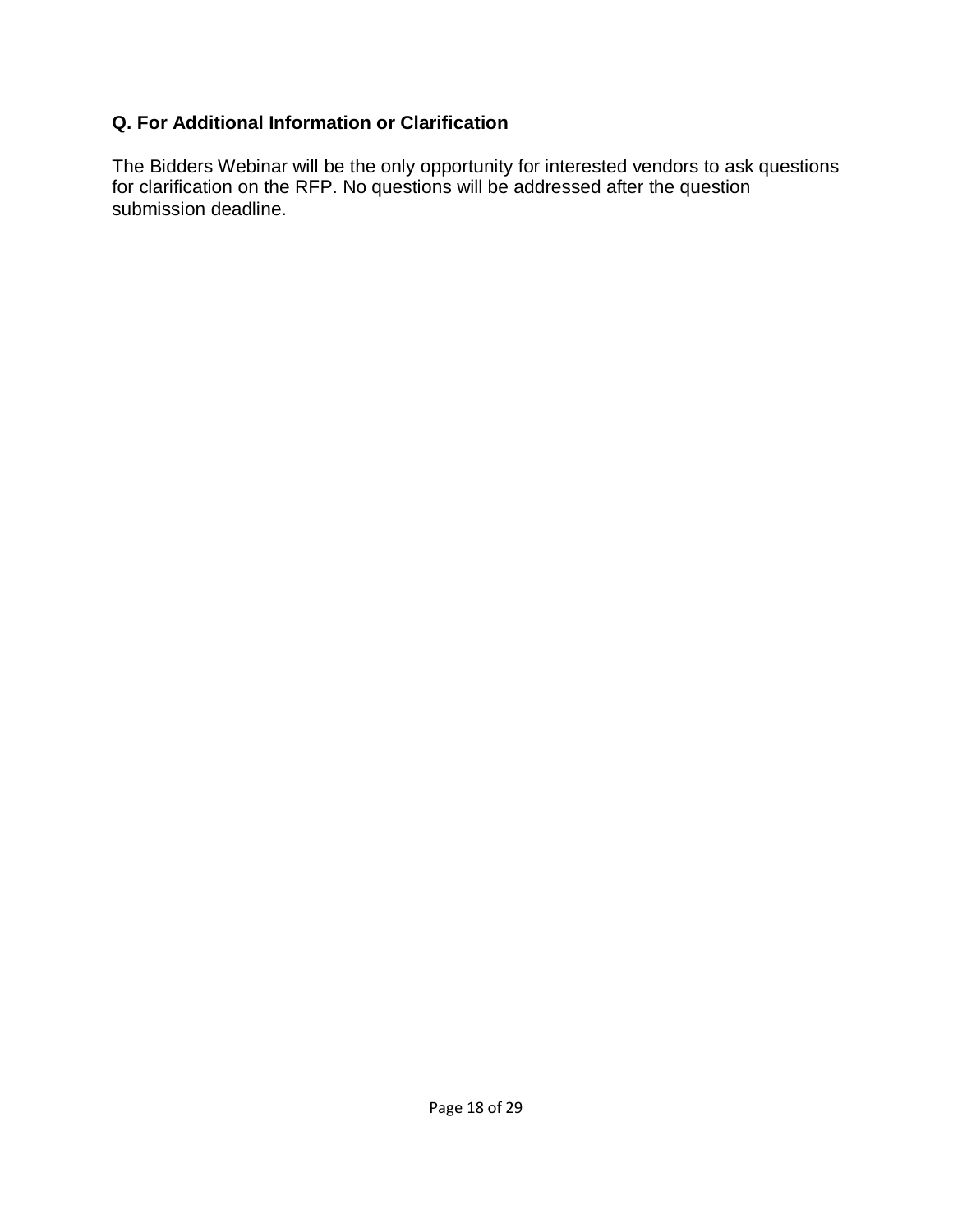### **Appendix A – System Description**

The State Information Data Exchange System (SIDES) is a web-based automated data exchange system that helps states and employers/Third Party Administrators (TPAs) transmit and receive unemployment information with each other using an agreed upon standard file format.

### **SIDES Technical Environment**

The SIDES applications and subsystems are hosted at a multi-user Data Center.

The SIDES system is comprised of approximately 25 physical and virtual servers running Linux Operating Systems. The SIDES System uses a two-node database cluster for the SIDES database. The SIDES servers reside on multiple subnets and VLAN's behind two (2) SIDES firewalls. The network configuration is supported by 2 switches.

The SIDES applications are web-service and web browser applications. The web browser applications interface with the web-service application, which supports transactions in multiple data formats. The web-service application is also available directly on the internet for authorized users. They are running on an enterprise web and database cluster connected to the Internet through Linux proxy servers/load balancers.

The SIDES system services approximately 500,000 requests per month for users located throughout the United States.

| <b>SIDES Applications</b>           | Approximate<br>Number of | Accessible from the Internet? Yes or<br>No. |
|-------------------------------------|--------------------------|---------------------------------------------|
|                                     | Interactive              |                                             |
|                                     | <b>Screens</b>           |                                             |
| <b>Browser Based</b>                |                          |                                             |
| Separation Information              | 25                       | Yes                                         |
| <b>Earnings Verification</b>        | 15                       | Yes                                         |
| Monetary and Potential Charges      | 10                       | Yes                                         |
| <b>Determinations and Decisions</b> | 15                       | Yes                                         |
| <b>Benefit Charges</b>              | 15                       | Yes                                         |
| <b>Web Administrator Site</b>       | 15                       | Yes                                         |
| <b>Web Service Based</b>            |                          |                                             |
| Separation Information              | <b>NA</b>                | Yes                                         |
| <b>Earnings Verification</b>        | <b>NA</b>                | Yes                                         |
| Monetary and Potential Charges      | <b>NA</b>                | Yes                                         |

The SIDES system includes separate web browser based and web service applications as shown in the following table.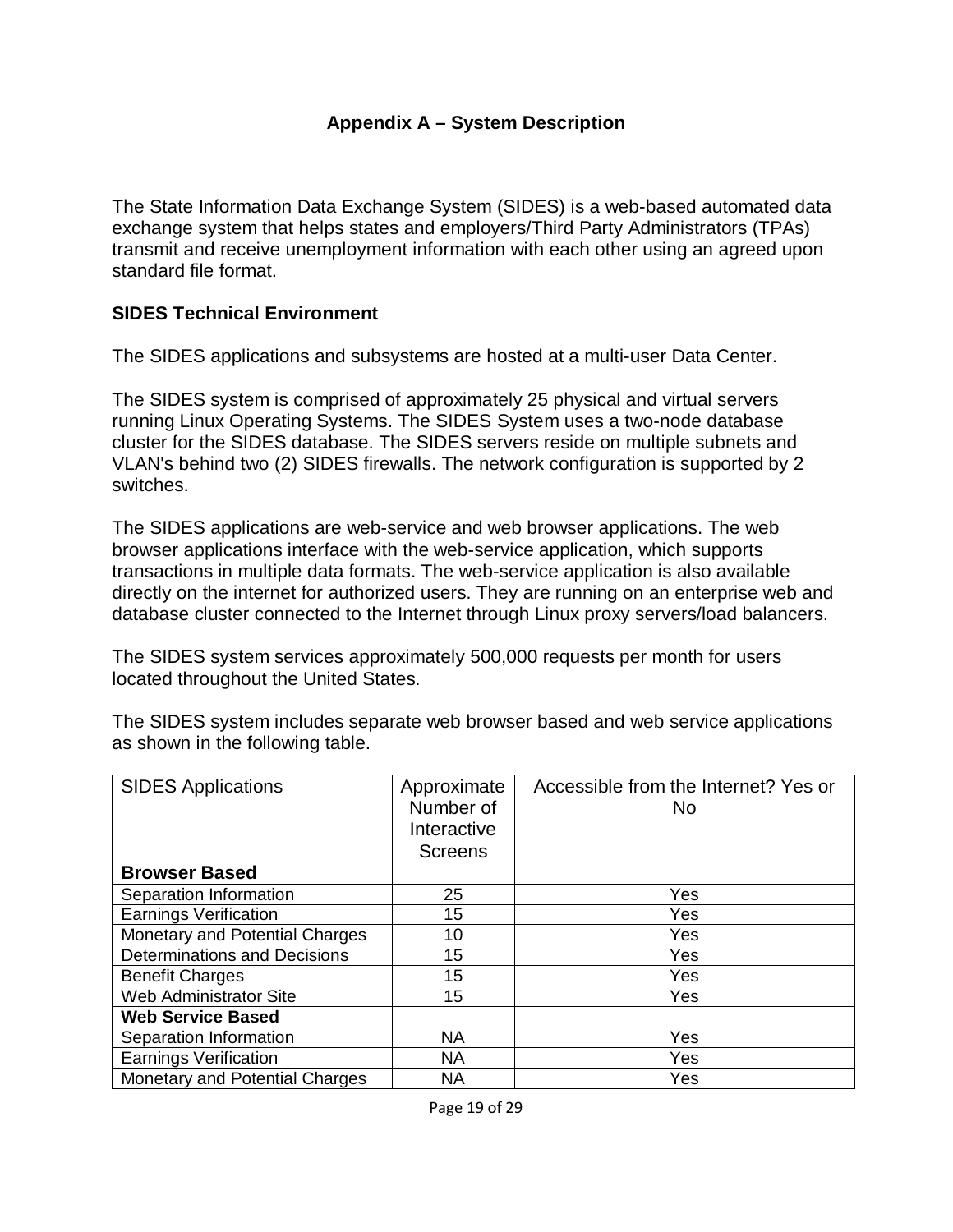| Decisions<br>$\sim$<br>∸י<br>.<br>וי ' | es |
|----------------------------------------|----|
| $\sim$                                 | es |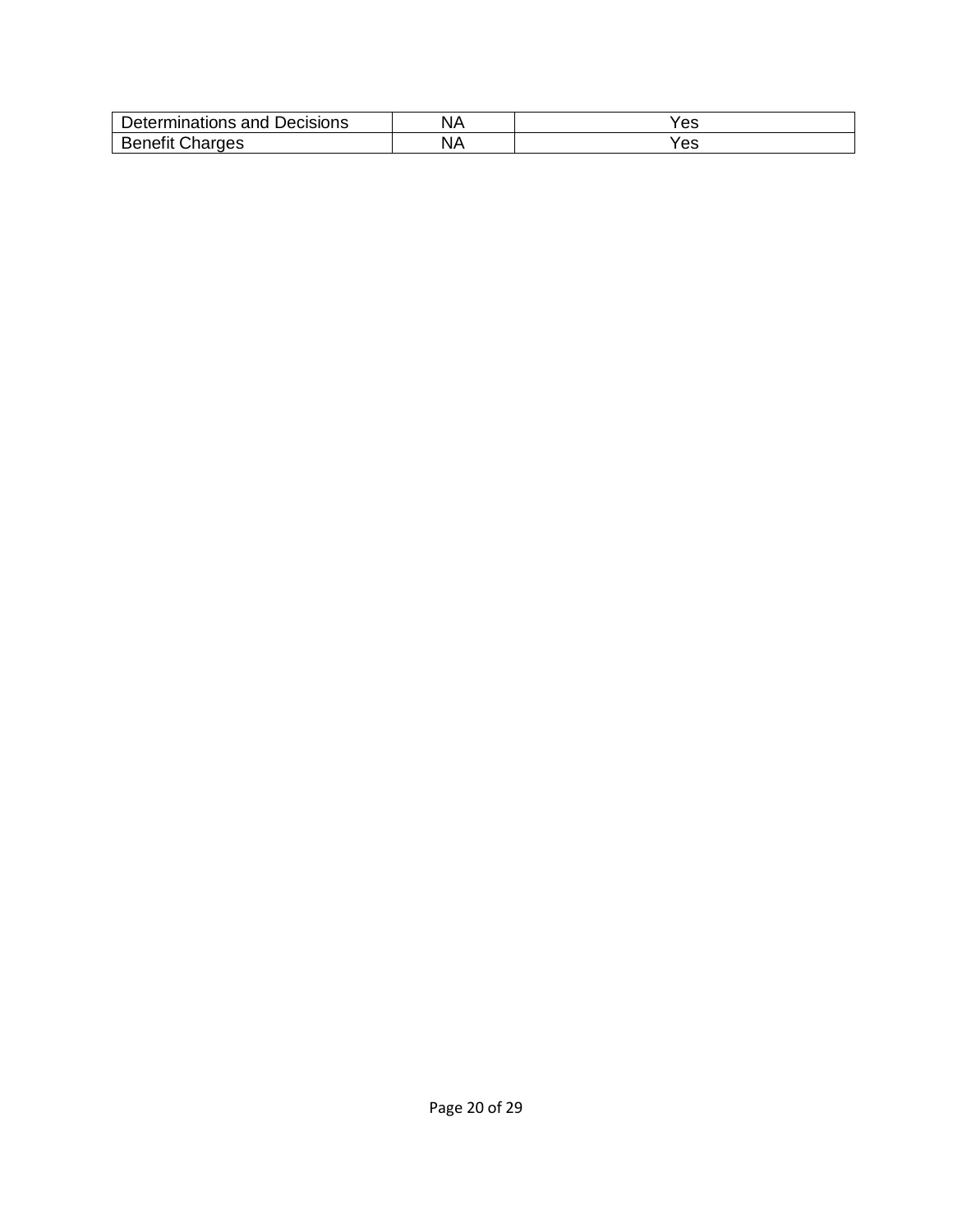### **Appendix B – Terms and Conditions**

#### **1. Definitions**

A. *Contract* shall mean the Contract entered into between Contractor and CESER, including the Statement of Work, these General Terms and Conditions, and any other attachments and exhibits.

B. *Work* shall mean all deliverables as set out in this RFP and provided by Contractor pursuant to the Contract.

C. *Concerned Funding Agency* means the U.S. Department of Labor, providing funding, in whole or in part, for this Contract through an agreement with CESER.

#### **2. Relationship**

The Contractor is an independent contractor, and the relationship between CESER and the Contractor shall be solely contractual and not in the nature of a partnership, joint venture, or general agency. Neither party may speak nor act on behalf of the other, nor legally commit the other.

#### **3. Arbitration and applicable law**

Any controversy or claim arising out of or relating to this Contract or breach thereof that cannot be resolved through good faith negotiations among the parties may, upon mutual agreement of the parties, be settled by arbitration by a neutral third party acceptable to both Contractor and CESER to be held in the District of Columbia. Judgment upon the award rendered by the arbitrators may be entered in any court having jurisdiction thereof. This Contract will be governed by the laws of the District of Columbia.

#### **4. Assignment and Subcontracting**

This Contract or any interest hereunder shall not be assigned or transferred by the Contractor without prior written consent of CESER and is subject to such terms and conditions that CESER may impose.

#### **5. Financial Record Keeping and Inspection**

The Contractor warrants that it shall, during the term of the Contract and for a period of three (3) years following the termination or expiration of the Contract, maintain accurate and complete financial records, including accounts, books, and other records related to charges, costs, disbursements, and expenses, in accordance with generally accepted accounting principles and practices, consistently applied that are applicable to a fixed price contract.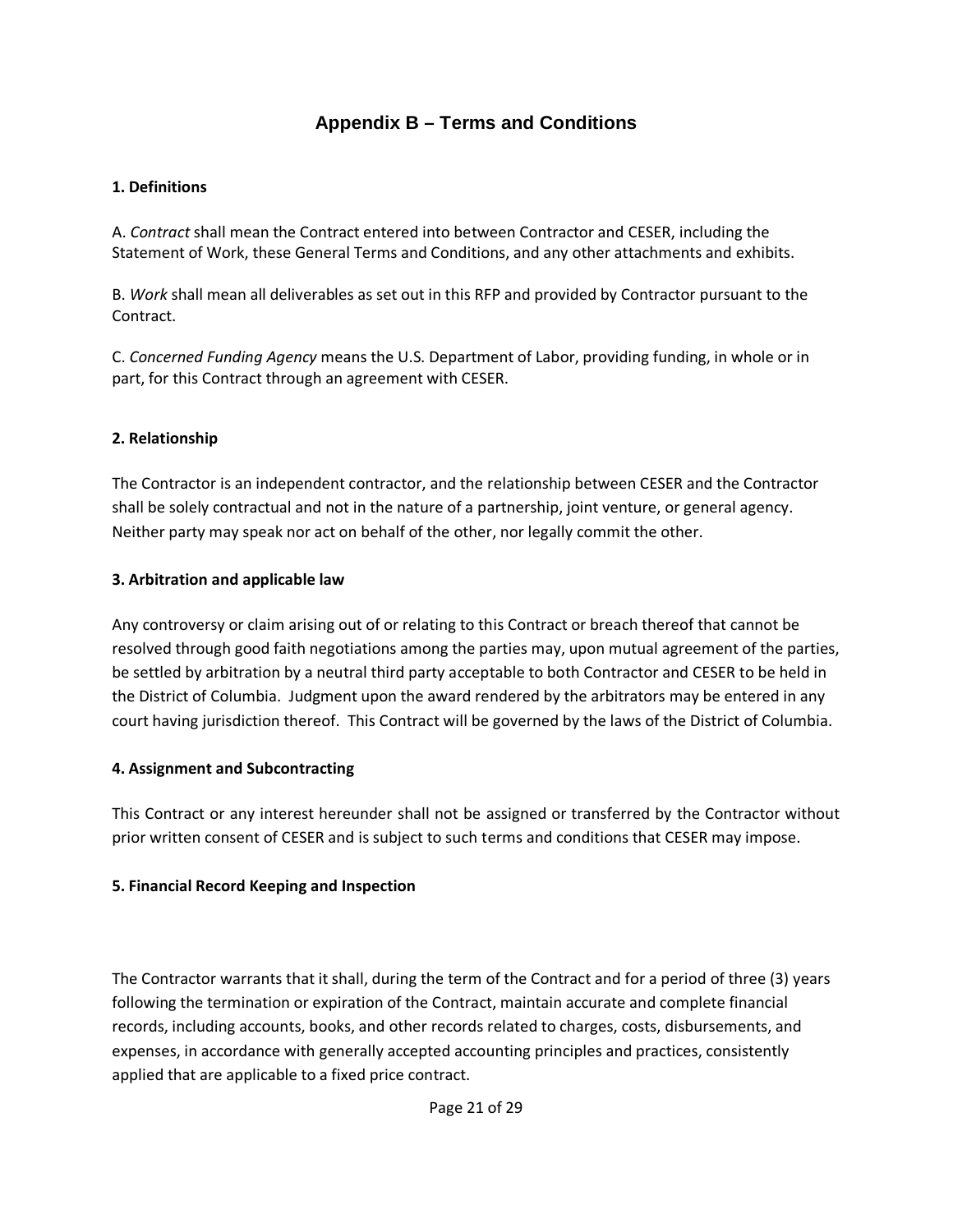CESER, directly or through its authorized agents, auditors or other independent accounting firm, at its own expense, and the Concerned Funding Agency directly or through its duly authorized representatives, shall have the right, from time to time, upon at least ten (10) days' notice and at mutually agreeable times, to audit, inspect, and copy the Contractor's records relevant to this Contract. The Contractor shall fully cooperate, including by making available such of its personnel, records and facilities as are reasonably requested by CESER or the Concerned Funding Agency. This Section shall remain in force during the term of the Contract and for the three (3) years following the termination or expiration of the Contract. If an audit, litigation, or other action involving the records is started before the end of the three (3) year period, Contractor agrees to maintain the records until the end of the three (3) year period or until the audit, litigation, or other action is completed, whichever is later.

### **6. Audit**

The Contractor, at its own expense, shall meet the requirements of 2 CFR 200 if applicable and the Contractor has more than \$750,000 in expenditures in a year in awards (including contracts, grants, cooperative agreements, etc.) made by a federal agency. If applicable, the Contractor must submit a copy of its audit report, prepared by an independent certified public accounting firm, to the attention of Chief Financial Officer, Center for Employment Security Education and Research, 444 North Capitol Street, N.W., Suite142, Washington, D.C. 20001 within 30 days of its receipt of the audit report. In instances where non-compliance with federal laws and regulations has been noted in the Contractor's audit report, the Contractor must outline in writing its plan for corrective action and must affirmatively respond to CESER when its corrective action plan has been successfully completed.

Contractor shall keep audit reports, including reports of any of its sub-subcontractors, on file for three (3) years from their issuance. Contractor shall permit independent auditors to have access to the records and financial statements as necessary for CESER and Contractor to comply with 2 CFR 200.

Contractor agrees that in the event that Contractor's audit report indicates instances of noncompliance with federal laws and regulations, that Contractor covenants and agrees to take any and all corrective actions necessary or required or as directed by CESER.

Contractor agrees to provide audits annually if required by 2 CFR 200. In the event that required audits are not received, CESER may, in its discretion,

a) withhold a percentage of the sums due and owing hereunder until the audit is completed satisfactorily;

b) withhold or disallow overhead charges; or

c) suspend this Contract until the audit is completed and all required reports are provided.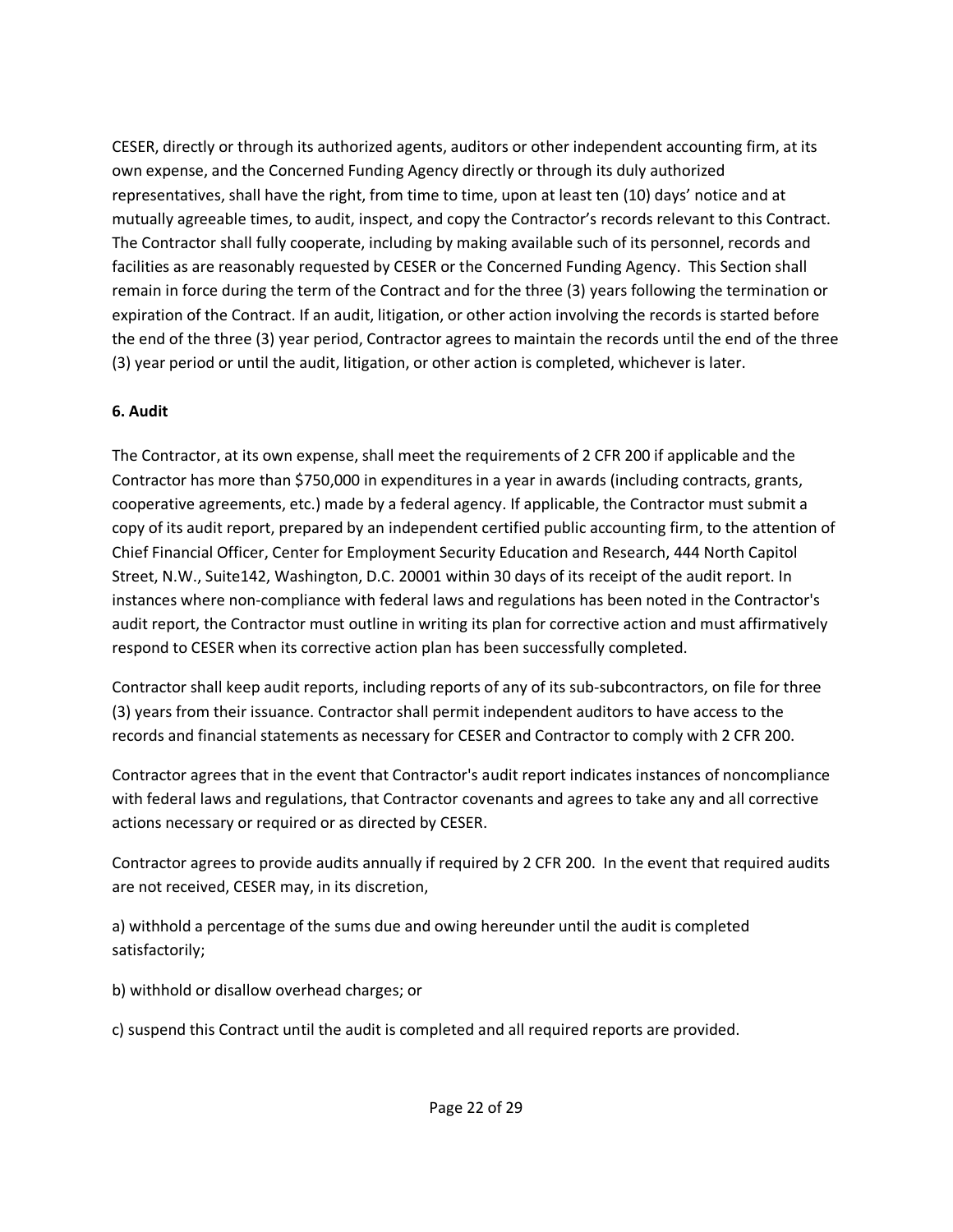The Contractor shall hold harmless, indemnify and defend CESER and the Concerned Funding Agency or agencies, their consultants and each of their officers, partners, agents and employees from any and all liability, claims, losses, (including but not limited to the loss or threatened loss of tax exempt status), costs, fees, expenses, penalties, damages and/or obligations including but not limited to the costs of defense of such claims, attorney's and audit fees arising out of the failure to provide such required audit reports if required.

The Contractor shall include the provisions of this Section 6 in any subcontract executed in connection with this Project.

### **7. Allowable Costs**

Allowable costs shall be determined in accordance with any applicable Office of Management and Budget Circulars as well as by the terms of the agreement between CESER and the Concerned Funding Agency, and any rules of, or guidelines issued by, the Concerned Funding Agency. The Contractor is responsible for reimbursing CESER in a timely and prompt manner for any payment made under this subcontract which is subsequently determined to be unallowable by CESER, the Concerned Funding Agency, or other appropriate Federal or State officials.

### **8. Right to Disseminate**

Unless otherwise expressly set forth to the contrary in the Contract, CESER shall have the right to use and have used, for any purpose, unpatented information concerning the services performed by the Contractor which the Contractor may disclose to CESER during performance of this Contract if such information is furnished without restrictions on its use.

## **9. Remedies**

The Contractor acknowledges that monetary damages alone will not adequately compensate CESER in the event of a breach by the Contractor of the restrictions imposed and therefore the Contractor hereby agrees that in addition to all remedies available to CESER at law or in equity, including, if applicable, under the District of Columbia Trade Secrets Act, or corresponding applicable State law, CESER shall be entitled to interim restraints and permanent injunctive relief for enforcement thereof, and to an accounting and payment over of all receipts realized by the Contractor as a result of such breach.

## **10. Ownership Rights**

The Work provided by the Contractor pursuant to the Contract shall be "work for hire" and therefore all Work shall be sole and exclusive property of CESER. To the extent that the Services, or any part of them, may not constitute work for hire under the law, Contractor hereby transfers to CESER all right, title, and interest in and to the Work. Without limiting the foregoing, CESER shall have access to the Work at any time during the term of the Contract.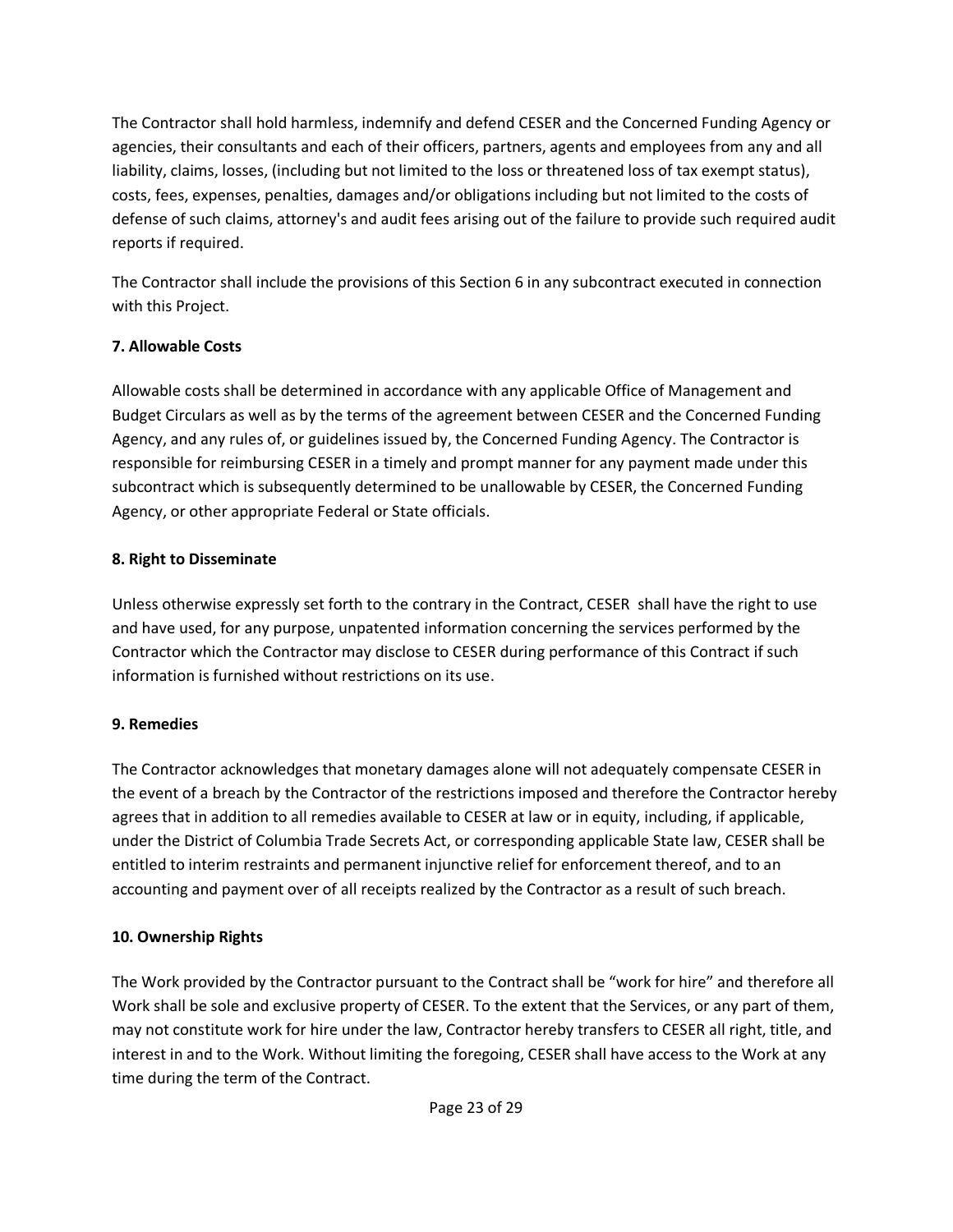#### **11. Personnel**

Any personnel identified in the Contract as individuals who will be performing services under this Contract or producing the Work may not be changed without the written approval of CESER.

#### **12. Modification of the Contract**

The Contract may not be modified except by further written agreement signed by the parties.

### **13. Excusable Delays**

The Contractor shall not be liable for damages, including liquidated damages, if any, for delays in performance or failure to perform due to causes beyond the control and without fault or negligence of the Contractor. Such causes include but are not limited to, acts of God, acts of the public enemy, acts of the United States Government, fires, floods, epidemics, quarantine restrictions, strikes, freight embargoes, or unusually severe weather.

### **14. Inspection of Services**

A. All services shall be subject to inspection by CESER, to the extent practicable at all times and places during the Contract. All inspections by CESER shall be made in such manner as not to unduly delay the work.

B. If any services performed hereunder are not in conformity with the requirements of this Contract, CESER shall have the right to require the Contractor to perform the services again in conformity with the requirements of the Contract, at no additional expense to CESER. When the defective services performed are of such nature that the defect cannot be corrected by re-performance of the services, CESER shall have the right to: (1) require the Contractor to immediately take all steps necessary to ensure future performance of the services in conformity with the requirements of the Contract; and (2) reduce the Contract price to reflect the reduced value of the services performed. If the Contractor fails to perform promptly the services again or to take necessary steps to ensure future performance of the services in conformity with the requirements of the Contract, CESER shall have the right to either (a) by Contract or otherwise have the services performed in conformity with the Contract requirements and charge the Contractor any costs incurred by CESER that is directly related to the performance of such services; or (2) terminate this Contract.

### **15. Insurance Requirements**

The Contractor shall effect and maintain with a reputable insurance company a policy or policies of insurance providing an adequate level of coverage in respect of all risks which may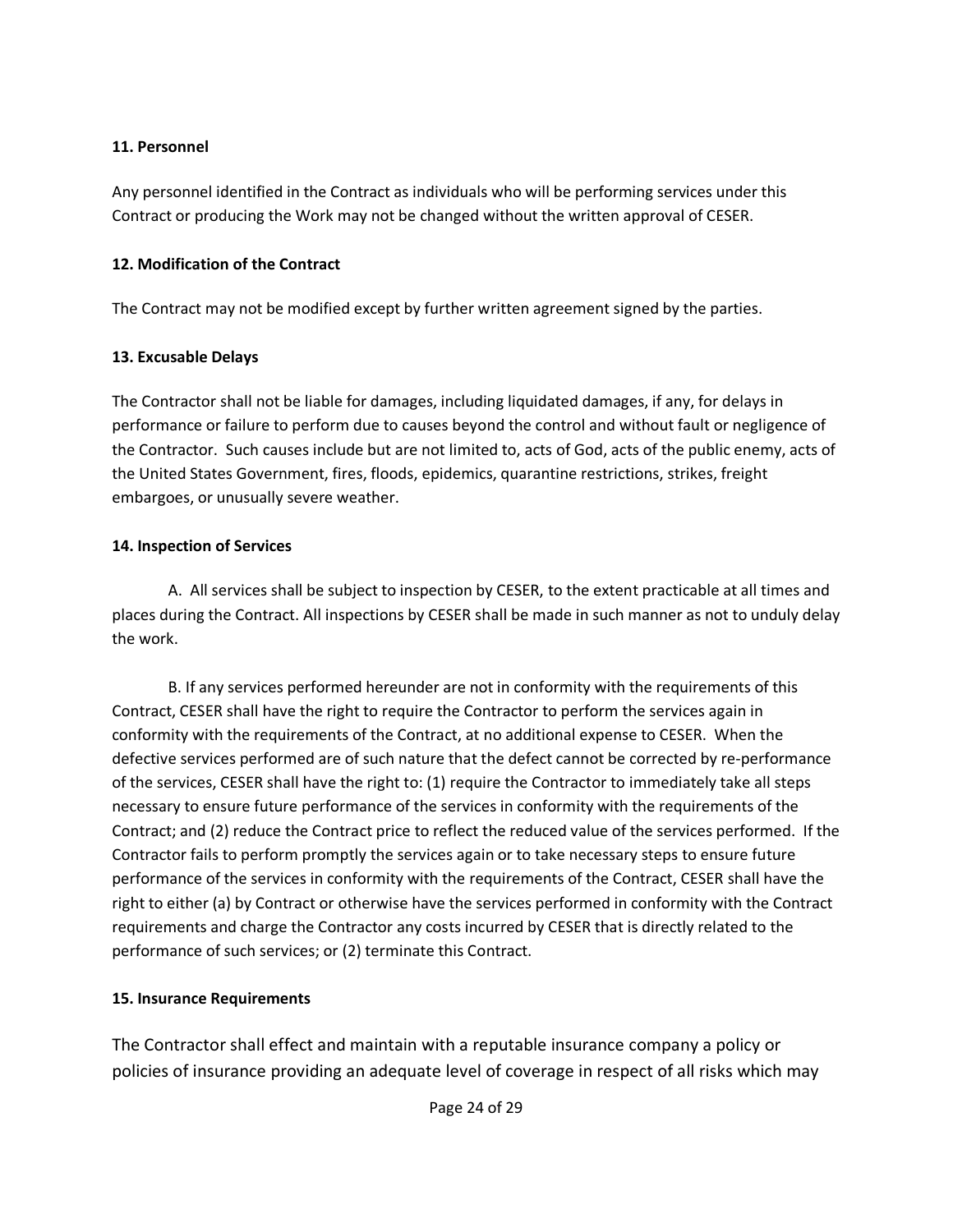be incurred by the Contractor, arising out of the Contractor's performance of the Agreement, in respect of death or personal injury, or loss of or damage to property. The Contractor shall produce to CESER, on request, copies of all insurance policies referred to in this condition or other evidence confirming the existence and extent of the coverage given by those policies, together with receipts or other evidence of payment of the latest premiums due under those policies.

CONTRACTOR'S COMMERCIAL GENERAL LIABILITY INSURANCE - Contractor shall purchase and maintain such insurance as will protect him from claims for damages because of bodily injury, sickness, or disease, or death of any person including claims insured by standard personal injury liability, and from claims for injury to or destruction of tangible property, including loss of use resulting therefrom, any or all of which may arise out of or result from Contractor's operations under the Contract Documents, whether such operations be by himself or by any Subcontractor or anyone directly or indirectly employed by any of them or for whose acts any of them may be legally liable. This insurance shall include the types and specific coverages herein described and are written for not less than any limits of liability specified in these Contract Documents or required by law, whichever is greater. Insurance must include coverage for independent contractors, products/completed operations, contractual liability, broad form property damage, and personal injury.

COVERAGE LIMITS - Insurance coverage limits required to be carried by the Contractor under this Section shall be as follows:

> Policy shall include bodily injury, property damage and broad form contractual liability coverage. General Aggregate \$2,000,000 Products – Completed Operations Aggregate \$1,000,000 Personal and Advertising Injury \$1,000,000 Each Occurrence \$1,000,000 Crime insurance to provide employee dishonesty coverage on money, securities or property other than money and securities including property in the contractors care, custody or control in an amount of \$250,000. Compliance with requirement for workers' compensation and disability benefits insurance coverage with your state laws.

The Contractor shall, prior to commencement of the Work required under the Contract, provide CESER with valid original Certificates of Insurance as evidence of the Contractor's insurance coverage in accordance with the foregoing provisions for the term of this Contract. Such certificates of insurance shall specify that the insurance provided exceeds or equals the amounts required for the types of insurance required above.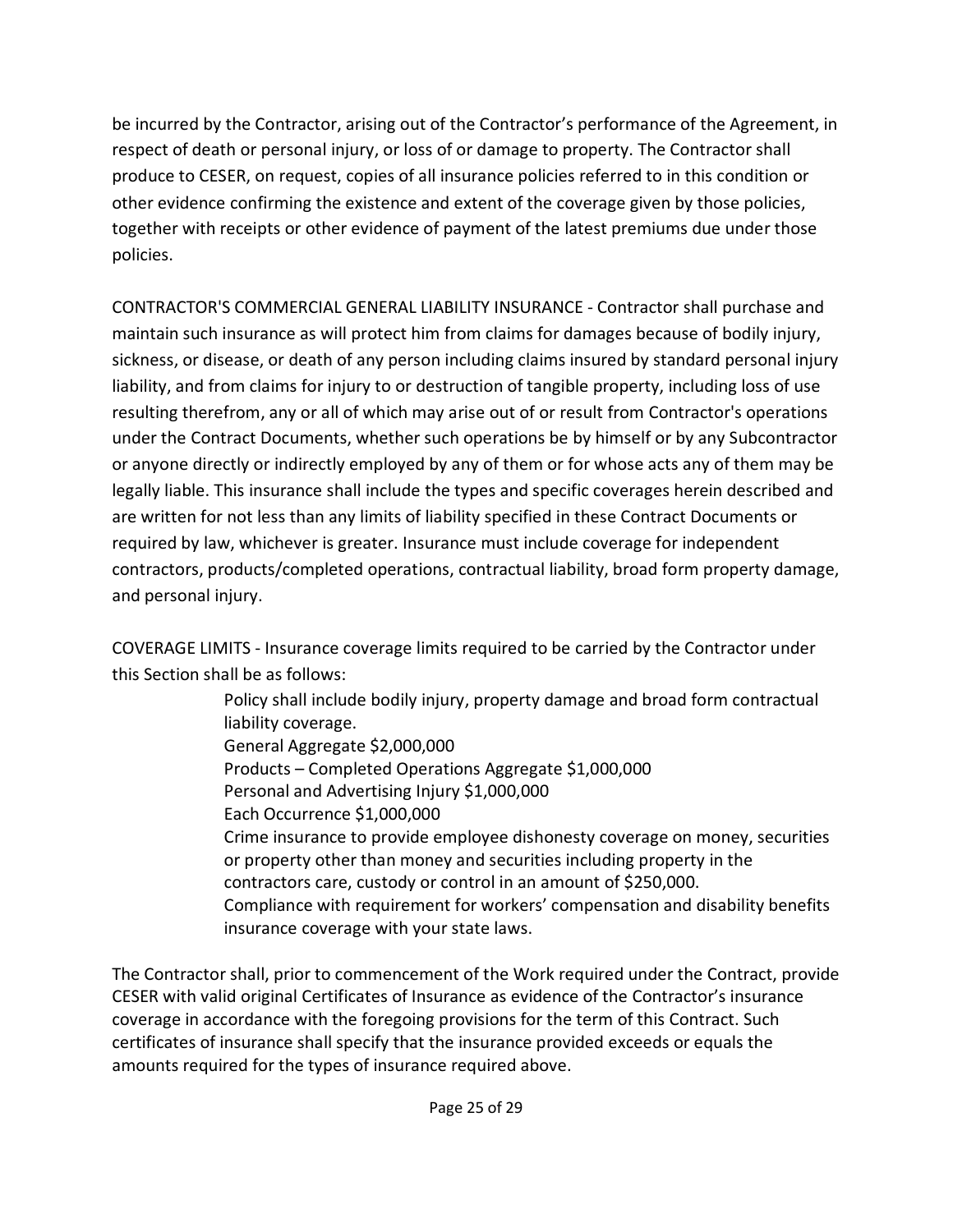#### **16. Confidential Information**

Any information regarding CESER that is not generally publicly known or available, whether or not such information would constitute a trade secret under statutory or common law, that is disclosed to or discovered by the Contractor during the course of the Agreement (hereinafter, "Confidential Information") shall be considered confidential and proprietary to CESER, and the Contractor shall maintain all Confidential Information in confidence; shall employ reasonable efforts to ensure the security of the Confidential Information; and shall not disclose the Confidential Information to any third party or use the Confidential Information except as necessary to perform the Services or produce the Work. Should the Contractor receive a subpoena directing disclosure of any Confidential Information, the Contractor shall immediately inform CESER and cooperate fully with CESER in responding to the subpoena.

#### **17. Laws and ordinances**

The Contractor shall comply will all applicable laws, ordinances, rules and regulations including Federal, State, and Municipal authorities and departments relating to or affecting the work herein or any part thereof, and shall secure and obtain any and all permits, licenses and consents as may be necessary in connection therein.

### **18. Limitation of Liability**

Notwithstanding any other provision of the Agreement, under no circumstances shall the liability of CESER to the Contractor exceed the total amount of compensation to be paid to the Contractor.

### **19. No waiver of conditions**

Failure of CESER to insist on strict performance shall not constitute a waiver of any of the provisions of this Contract or waiver of any other default of the Contractor.

### **20. Public release of information**

Neither party shall use the name of the other party, or the name(s) of the other party's employees, logos, trademarks or other identifiers, without the prior written consent of the other party, except that Contractor may list this project in its reports of sponsored activities.

#### **21. Taxes**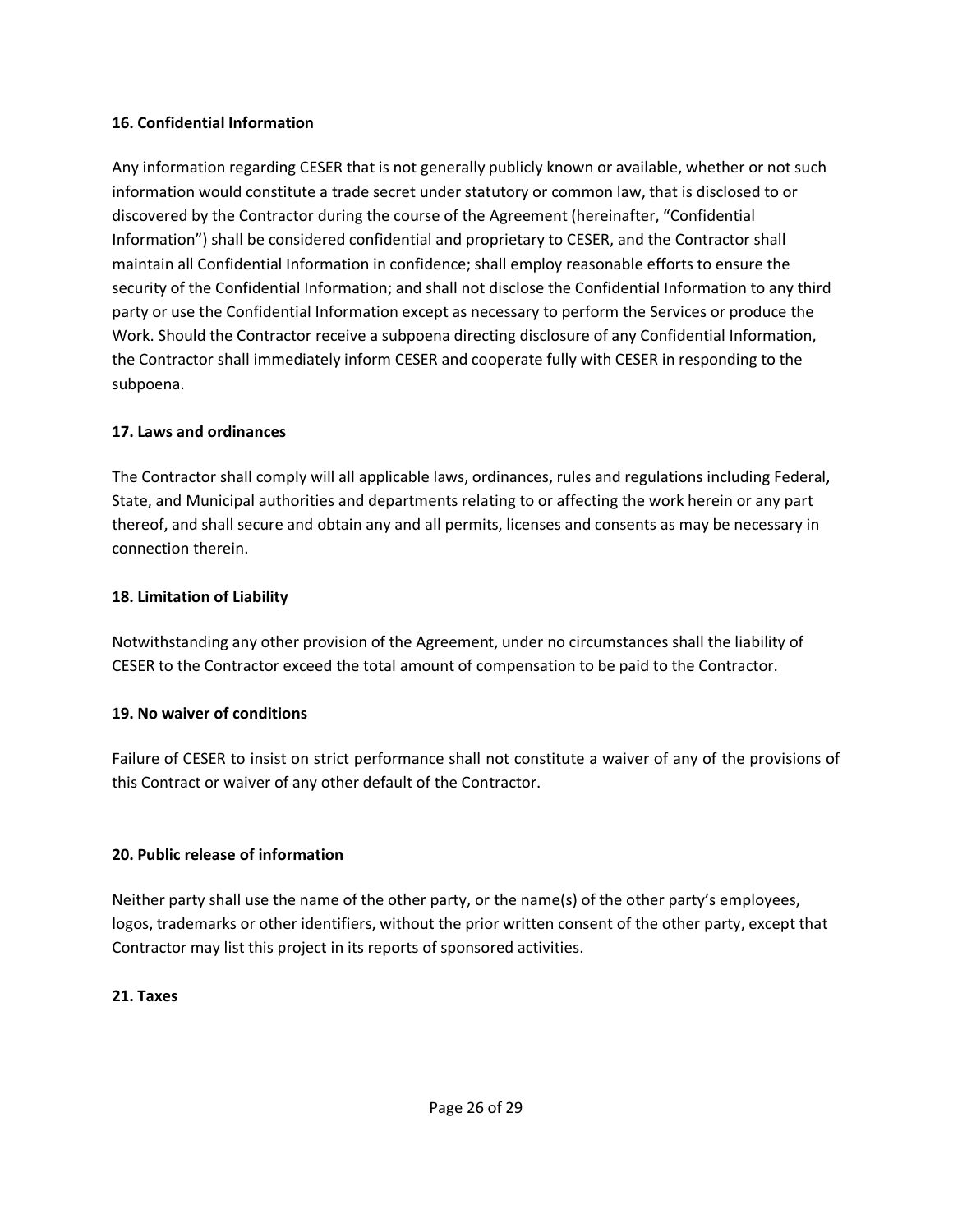Unless prohibited by law or otherwise stated to the contrary to this contract, the Contractor shall pay and has not included in the price of this contract, any Federal, State or Local Sales Tax, Transportation Tax, or other similar levy which is required to be imposed upon the work or services to be performed.

### **22. Term and Termination**

The Contract shall be for such term as is set forth in the Contract. The Contract may be terminated by CESER prior to the end of any term on fifteen (15) days written notice.

In addition, this Contract may be terminated by either party on written notice should the other party: (a) fail to cure a material breach within ten (10) days of delivery of written notice; (b) become insolvent; (c) be the subject of a bankruptcy filing; or (d) cease doing business. Upon termination of this Contract, the Contractor shall deliver to CESER: all Work, whether in final or draft form, that has been produced as of the date of termination of this Contract; all Confidential Information; and any materials or items previously provided to the Contractor by CESER. Upon receipt thereof by CESER, the Contractor shall be paid for work performed through the date of termination. In all instances of terminations, the Contractor shall use best efforts to not incur new costs and expenses after the notice of termination, and shall cancel as many outstanding obligations as possible.

### **23. Warranty of Services**

The Contractor warrants and represents that: (a) the Services shall conform to the Contract and Statement of Work in all respects; (b) the Work shall be original to the Contractor and shall not infringe the copyright or other rights of any party; (c) the Contractor possesses, and shall employ, the resources necessary to perform the Services in conformance with the Contract; (d) the services shall be performed, and the Work produced, in accordance with high standards of expertise, quality, diligence, professionalism, integrity, and timeliness; and (e) the Contractor has no interest, relationship, or bias that could present a financial, philosophical, business, or other conflict with the performance of the Work or create a perception of a conflict or a lack of independence or objectivity in performing the Work.

### **24. Special Damages**

Neither party shall be liable to the other for consequential or indirect damages, including lost profits, or for punitive damages, arising from breach of the Contract.

### **25. Concerned Funding Agency**

This Contract is subject to the terms of any agreement between CESER and a Concerned Funding Agency and in particular may be terminated by CESER without penalty or further obligation if the Concerned Funding Agency terminates, suspends or materially reduces its funding for any reason.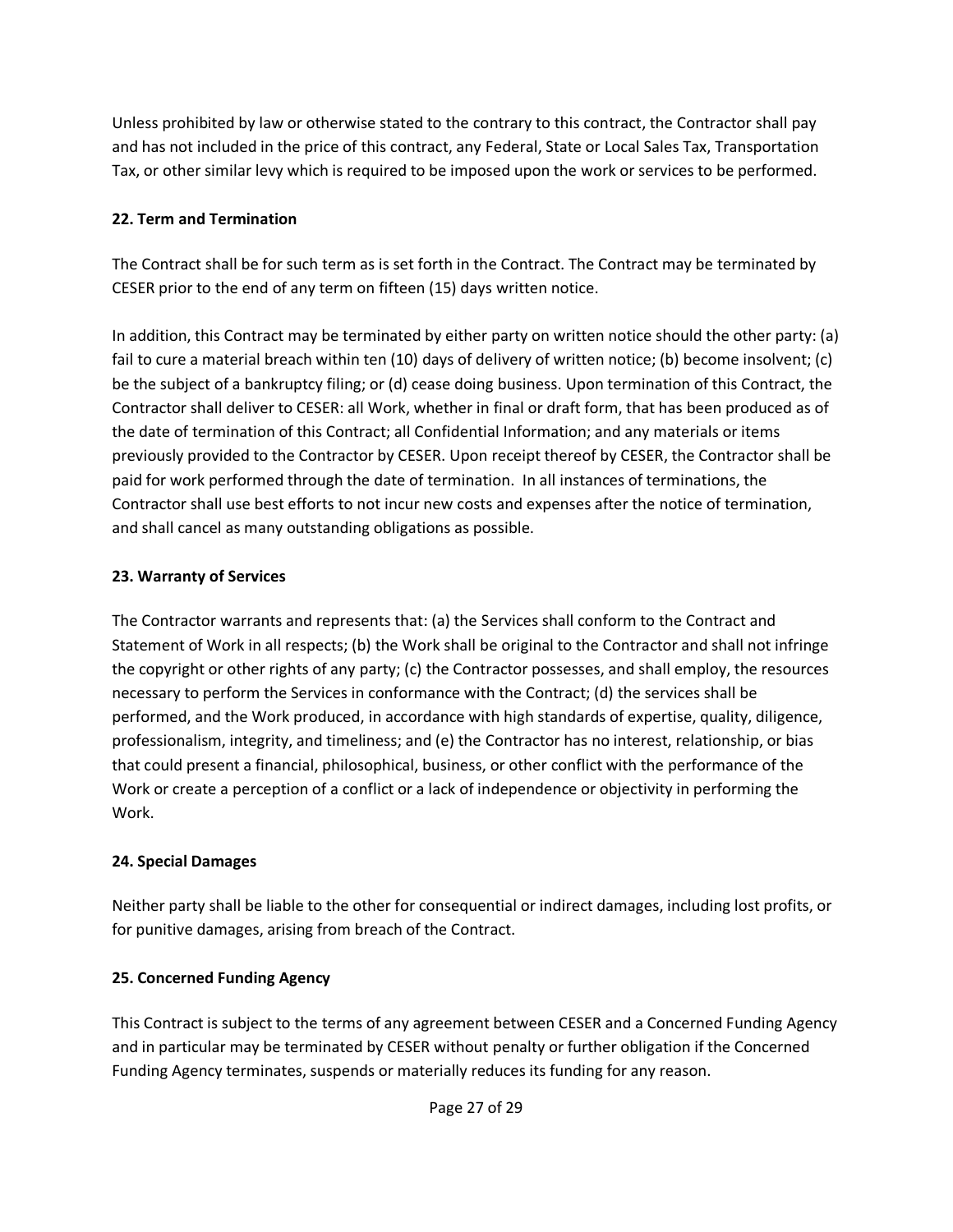Additionally, the payment obligations of CESER under this Contract are subject to the timely fulfillment by Concerned Funding Agency of its funding obligations to CESER.

#### **26. Review and Coordination**

To insure adequate review and evaluation of the Services and Work, and proper coordination among interested parties, CESER shall be kept fully informed concerning the progress of the Work and services to be performed hereunder, and, further, CESER may require the Contractor to meet with designated officials of CESER from time to time to review the same.

#### **27. Entire Agreement**

The Contract constitutes the entire agreement between the parties relating to the subject matter of the Contract. The Contract supersedes all prior negotiations, representations and undertakings, whether written or oral.

#### **28. Flow down Provisions**

The Contractor agrees to assume, as to CESER, the same obligations and responsibilities that CESER assumes toward the Concerned Funding Agency under those Federal Acquisition Regulations (FAR), if any, and applicable Concerned Funding Agency acquisition regulations, if any, that are mandated by their own terms or other law or regulation to flow down to subcontractors or subgrantees, and therefore the Contract incorporates by reference, and the Contractor is subject to, all such mandatory flow down clauses. Such clauses, however, shall not be construed as bestowing any rights or privileges on the Contractor beyond what is allowed by or provided for in the Contract, or as limiting any rights or privileges of CESER otherwise allowed by or provided for in the Contract. The Contractor also agrees to flow down these same provisions to any lower-tier subcontractors.

#### **29. Compliance with Applicable Laws**

In performing its responsibilities under this agreement, the Contractor hereby certifies and assures that it will fully comply with the following regulations and cost principles, including any subsequent amendments:

> Uniform Administrative Requirements: 2 CFR 200 Cost Principles: 2 CFR 200 Other Requirements (As Applicable): 29 CFR Part 93, Lobbying Certification 29 CFR Part 37, Nondiscrimination and Equal Opportunity Requirements 29 CFR Part 98, Debarment and Suspension; Drug Free Workplace

#### **30. Indemnification**